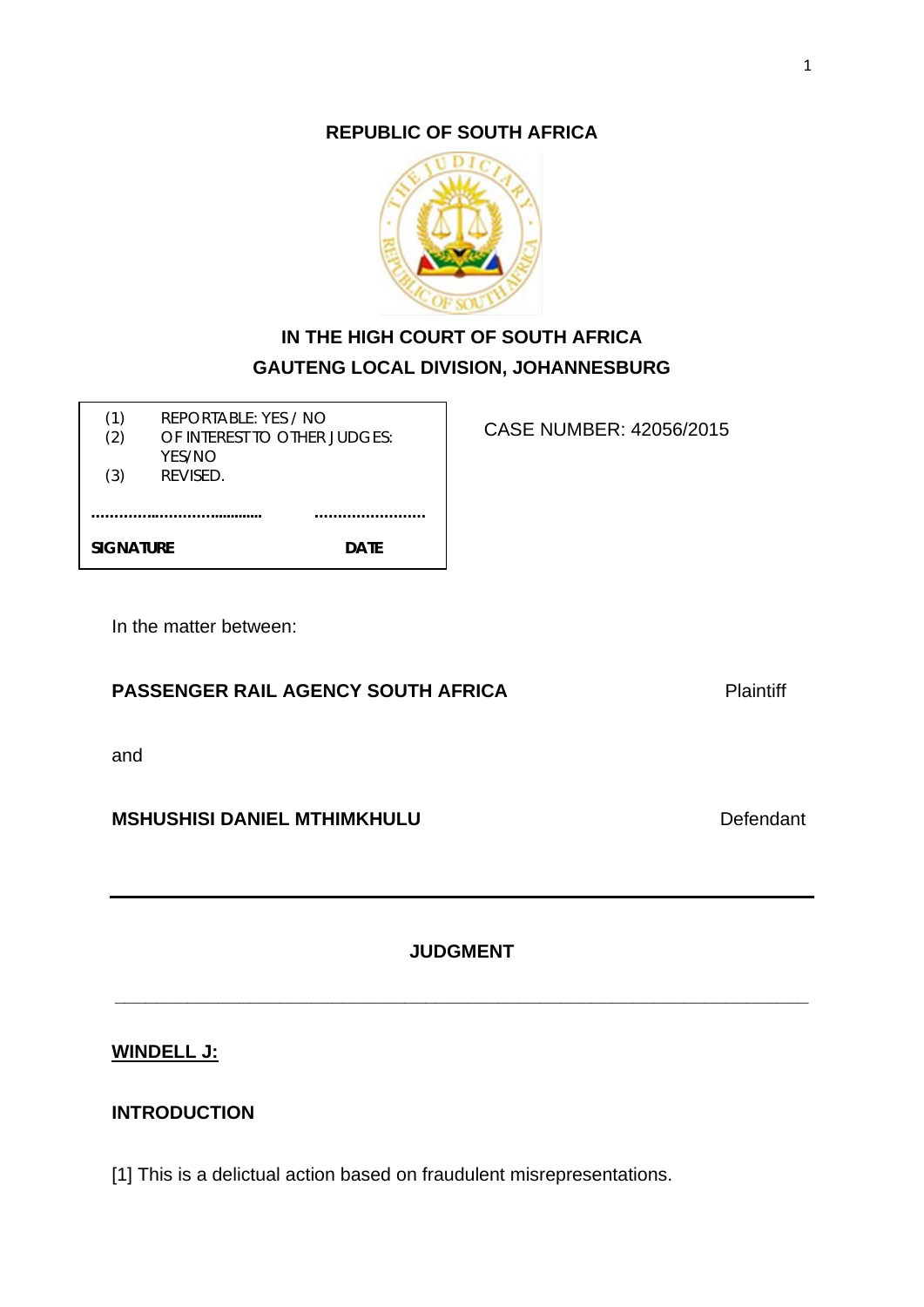[2] The plaintiff, ("PRASA"), alleges that, during March 2010, the defendant, "Mr Mthimkhulu", (who was, at the time, an employee of PRASA), misrepresented to PRASA that he had a National Diploma and a Bachelors Degree from the Vaal University of Technology ("VUT"). As a result of the misrepresentation, PRASA was induced to appoint Mr Mthimkhulu to the position of Executive Manager: Engineering Services. Furthermore, a few months later, Mr Mthimkhulu falsely represented to PRASA that he had been awarded a doctorate by the Technische Universitat Munchen and that he had received a job offer for a position as an engineering services specialist at a salary of R2, 8 million per annum. As a consequence, PRASA made Mr Mthimkhulu a counter-offer in September 2010 at a salary of R2,8 million.

[3] PRASA avers that Mr Mthimkhulu's misrepresentations caused it to suffer patrimonial loss because he was paid remuneration at a level far higher than he would have received, but for the misrepresentations. Mr Mthimkhulu denies that he made any of the alleged misrepresentations. His defence is that there is an overarching conspiracy to destroy his career and that he has become "*the sacrificial lamb to appease other people"*.

[4] The particulars of claim were amended during the trial to align it with the evidence led during the trial.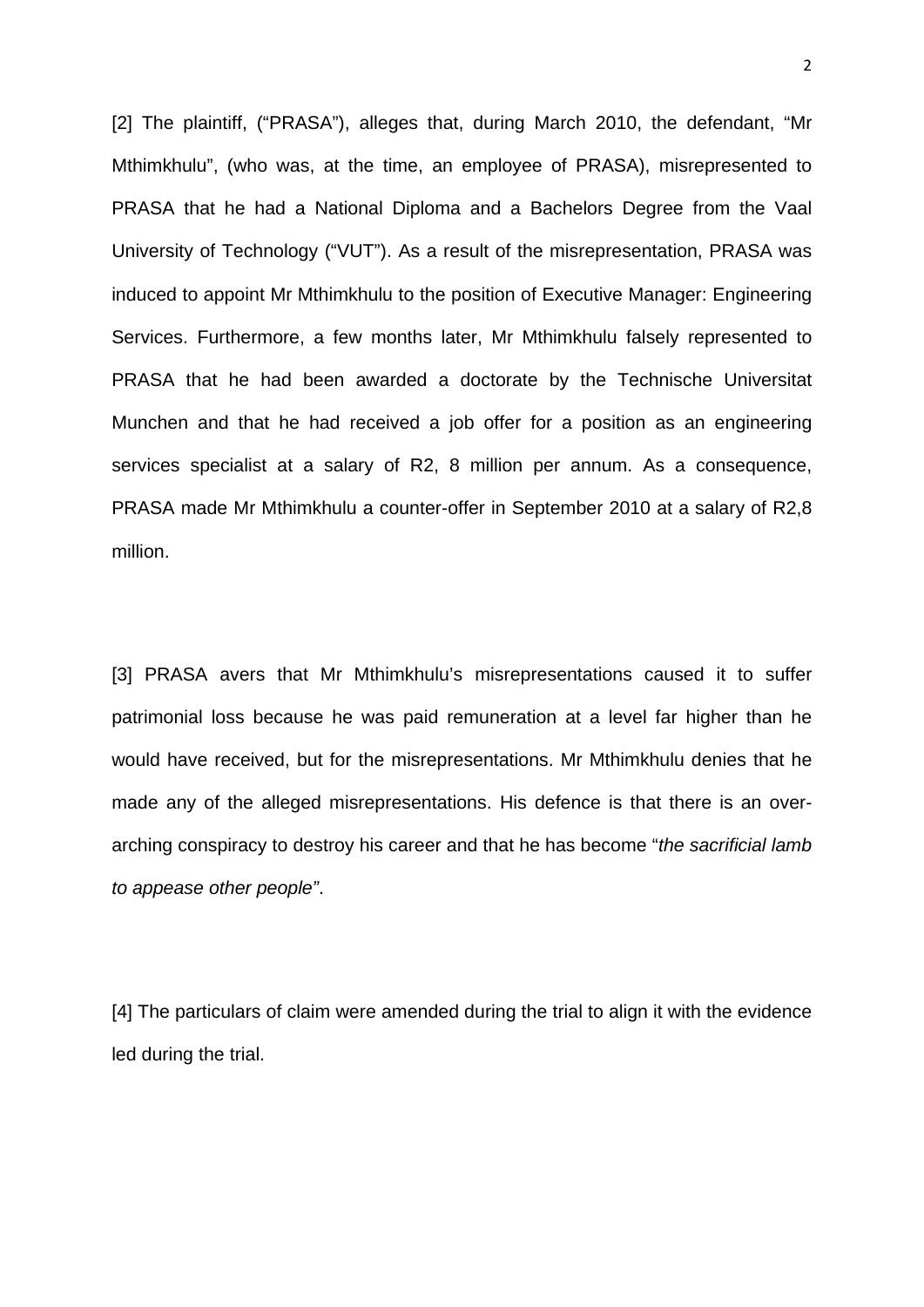#### **BACKGROUND**

[5] During March 2010, the position of Executive Manager: Engineering Services at PRASA became available. On 1 April 2010, Mr Mthimkhulu was appointed to that position. PRASA avers that he was appointed after the position was advertised and an interview was held, and that the successful candidate had to meet certain minimum requirements. Mr Mthimkhulu avers that there was no advert, no interview, and no minimum requirements, and that he was appointed internally after *"moving from the ranks".*

[6] On or about 14 September 2010, Mr Mthimkhulu provided PRASA with a letter from a German entity in which he was offered employment. The specific entity and details of the letter are in dispute. PRASA avers it was a letter from DB Schenker (which turned out to be fake), and Mr Mthimkhulu avers that it was a letter from a company by the name of P-Tech. In any event, it is not in dispute that as a result of the letter, PRASA made a counter offer to Mr Mthimkhulu increasing his salary to R2, 8 million per annum.

[7] Five years passed. Early July 2015 there was a newspaper report in the Rapport newspaper regarding the purchasing of locomotives from Europe at a price of R600 million. It was alleged that the locomotives, the Afro 4000, were unsuitable for use on South Africa railroad tracks. On 8 July 2015 PRASA held a press conference to address the media report. The press conference was attended by Mr Mthimkhulu, Mr Mosenngwa Mofi, the Chief Executive Officer ("CEO") of PRASA Rail Operations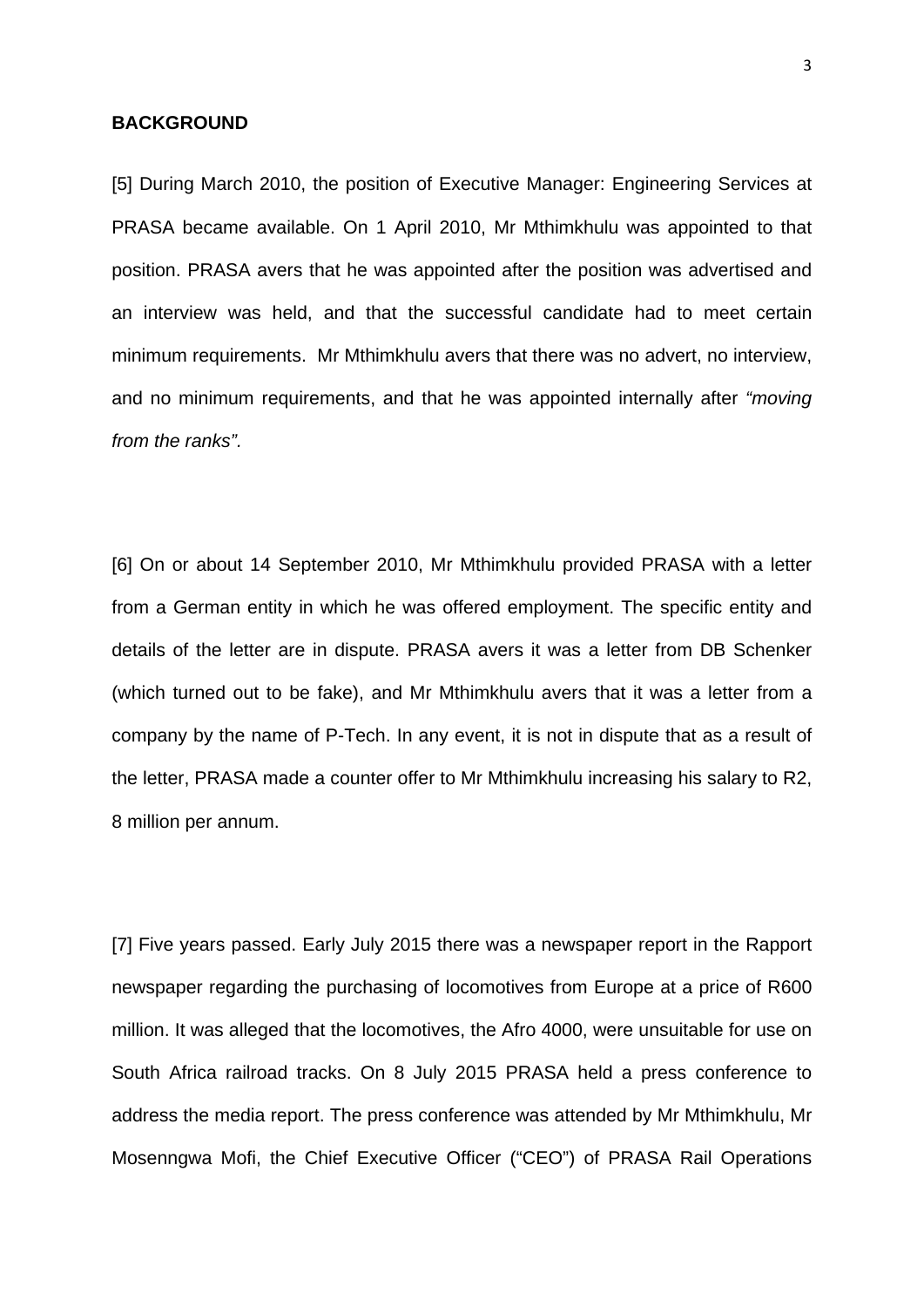Division, and Mr Lucky Montana, the Group Chief Executive of PRASA. During the press conference Mr Montana sang Mr Mthimkhulu's praises and introduced him as "*Dr Mthimkhulu*". He said that "*Dr Mthimkhulu*" was one of the top engineers on rolling stock in the country and that "*many companies in the world wants to have his services, wants to employ him"*. He further said that "*Dr Mthimkhulu"* studied in Germany and that *"German companies want his service to run on maintenance engineering and everything."*

[8] The day after the press conference there was an article carried by News24 that raised doubts about Mr Mthimkhulu's qualifications and his registration with the Engineering Council of South Africa ("ECSA"). As a result, PRASA decided to institute an inquiry into his qualifications. Mr Mthimkhulu was notified about the investigation in a letter (which Mr Mthhimkhulu denies) which read as follows:

*"Dear Dr Mthimkhulu*

*The company has noted allegations levelled against you, which have been the subject of recent media reports.*

*Please be advised that the company has decided to institute a formal inquiry into the allegations relating to your qualifications and the registration issue with the Engineering Council of South Africa (ECSA).*

*You are therefore kindly requested to furnish me with all copies of your qualifications, which qualifications will be checked against company records by close of business on Tuesday, 14 July 2015, before the inquiry can get underway."*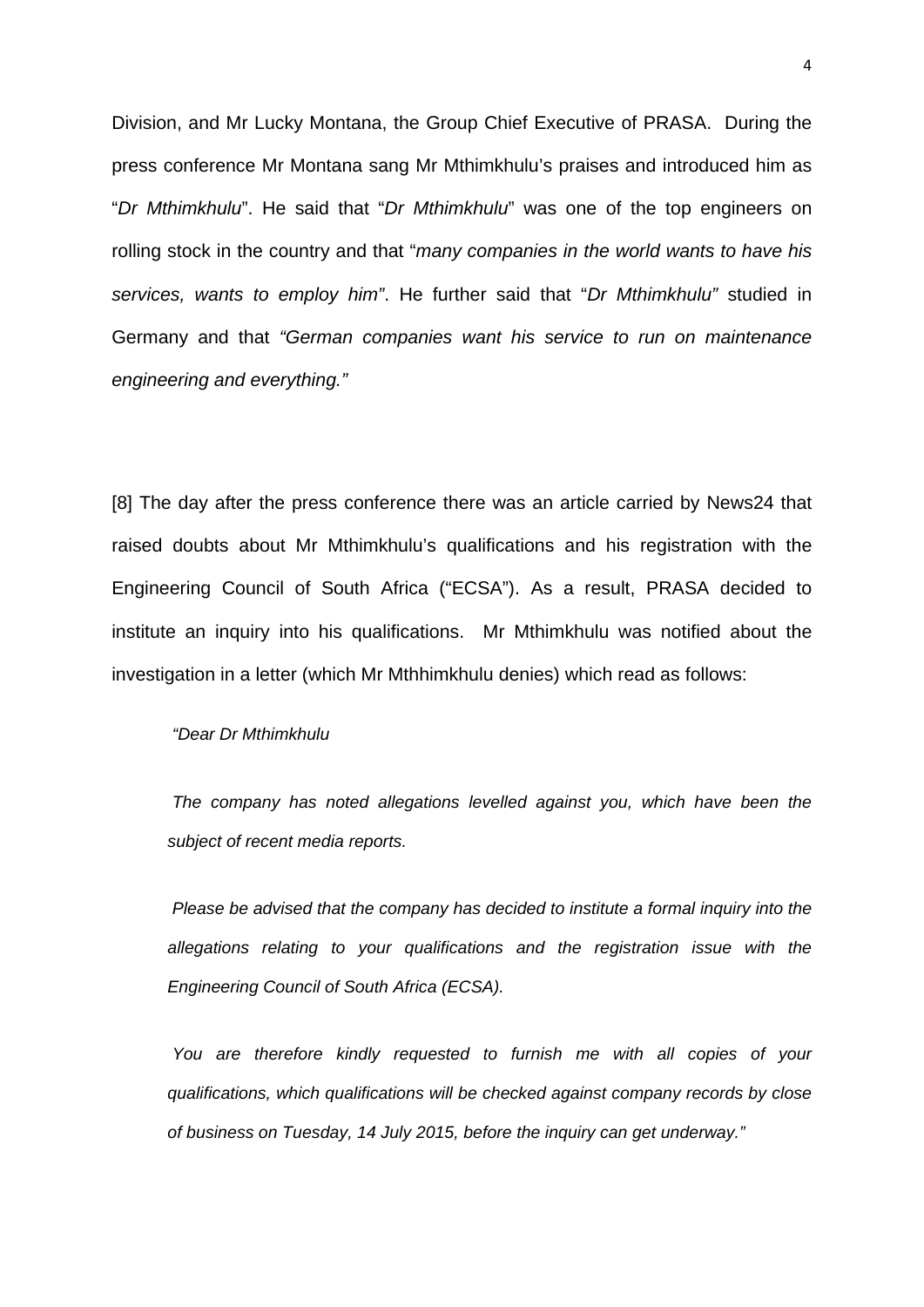[9] Mr Mthimkhulu called in sick the next day. An envelope containing two certificates and a letter, in compliance with the request to submit the qualifications, was, however, delivered to Mr Mofi's office a few days later. It is in dispute who delivered the envelope. Mr Mofi testified that it was Mr Mthimkhulu. This is denied by Mr Mthimkhulu. In the envelope were the following three documents:

1. A certificate headed "*Technikon Vaal Triangle Nasionale Diploma Engineering Mechanical";* 

2. A certificate headed "*Technikon Vaal Triangle Baccalaureas Technologiae, Engineering Maintenance*";

3. A letter from the Technische Universitait Munchen referring to Mr Mthimkhulu as "Dr Mthimkhulu" wherein the following was stated:

*"To whom it may concern*

*We confirm that Dr Daniel Mthimkhulu obtained this recognition since he did his research work in Germany as part of the collaboration with the Technische Universitait Munchen." Focussing in specializing in rolling stock and networks. This serves as recognition for his great contribution into the various . Testimonials can be sort from various experts in the field.* 

*Sincerely* 

*Signed Professor Fruadenstein."*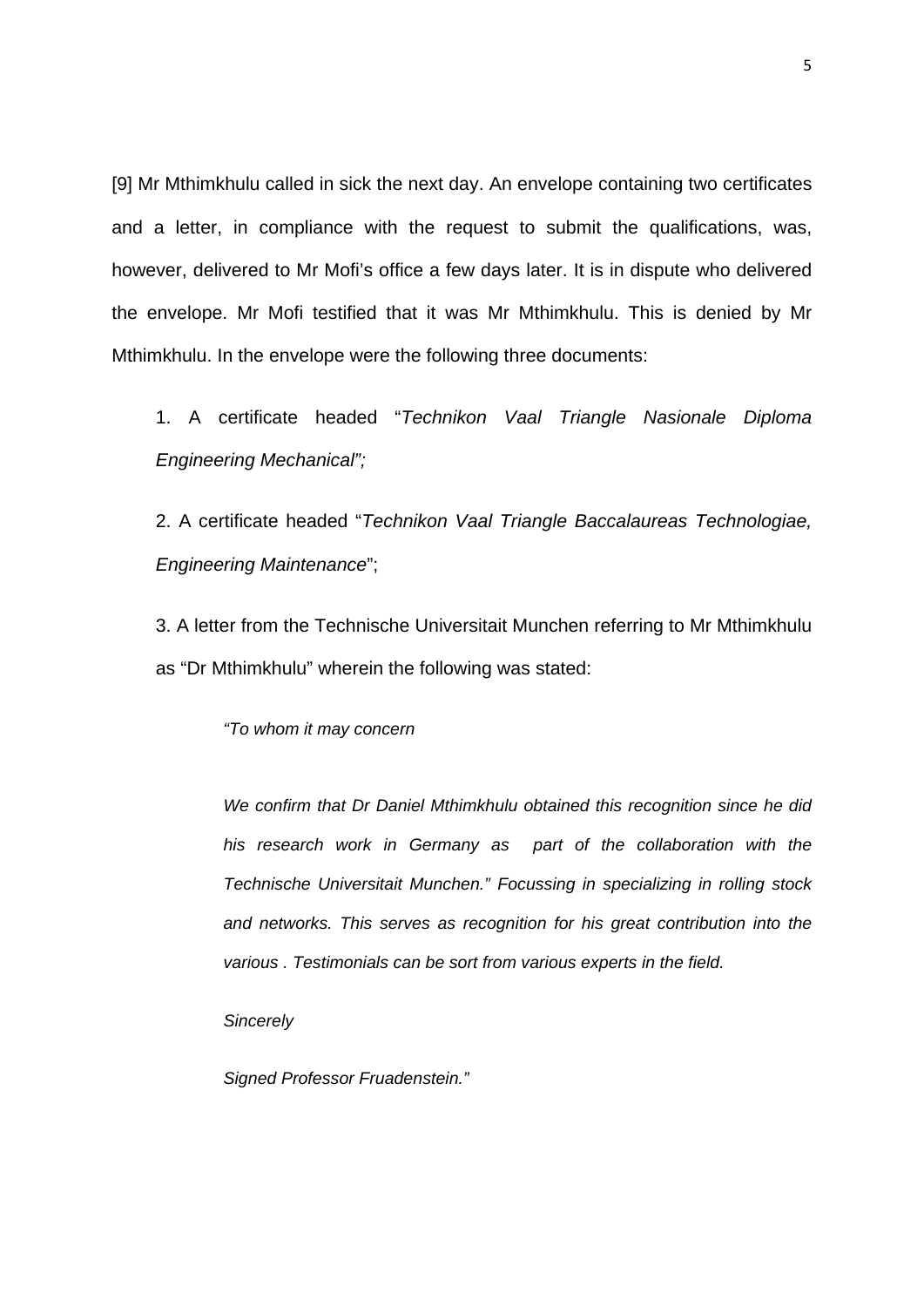[9] All three documents were certified as true copies by attorney Andile David Horner on 15 July 2015, an important aspect which I will return to later.

[10] Enquiries were made at Vaal Technikon and PRASA was informed that although Mr Mthimkhulu had been registered for a National Diploma in Mechanical engineering at the Technikon, he never completed the course. On the strength of this information it was decided that there were sufficient grounds to suspend Mr Mthimkhulu. A letter of suspension was sent to Mr Mthimkhulu by email. Mr Mthimkhulu responded by tendering his resignation. PRASA was, however, advised that Mr Mthimkhulu was required to serve a full calendar months' notice and his resignation would only be effective at the end of August 2015. In the meantime, the disciplinary process against Mr Mthimkhulu commenced. Mr Mthimkhulu did not attend and was found guilty and given notice of termination of his employment with PRASA.

#### **THE EVIDENCE**

[11] PRASA's action, as stated previously, is based on fraudulent misrepresentations. It is alleged that Mr Mthimkhulu's misrepresentations led PRASA to suffer patrimonial loss as they appointed him in the position of Executive Manager: Engineering Services when he did not have the necessary qualifications and paid him remuneration at a level far higher than he would have received but for the misrepresentations. Evidence was adduced by PRASA to establish mainly two instances and/or periods where Mr Mthimkhulu knowingly made false representations: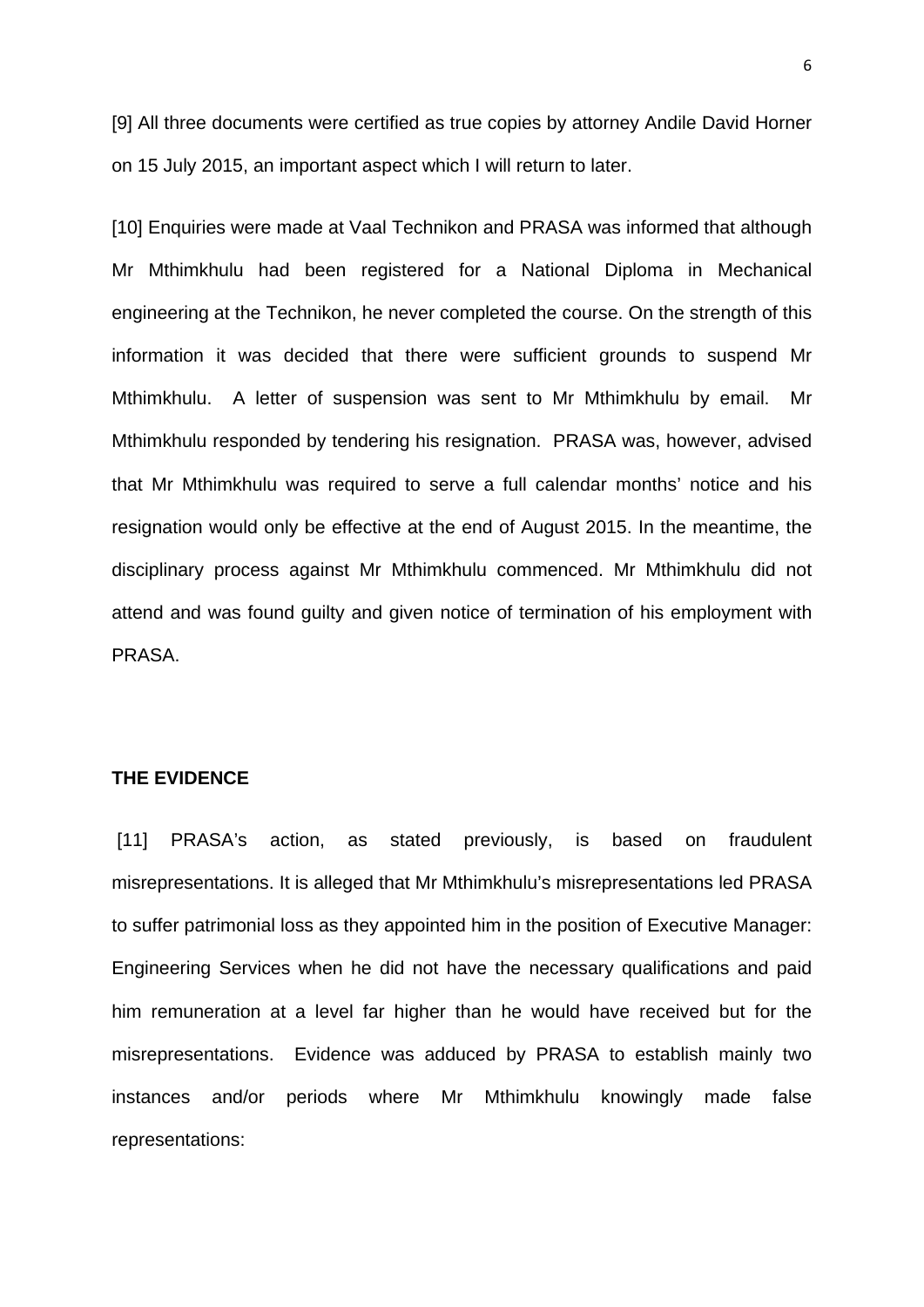[1] Mr Mthimkhulu misrepresented to PRASA prior to 31 March 2010 that he had a National Diploma and a Bachelors' degree from the VUT. He made the representation expressly in writing in a Curriculum Vitae ("CV") submitted to PRASA, together with a completed application form, setting out his qualifications **("the first misrepresentation").**

[2] Mr Mthimkhulu misrepresented to PRASA prior to 14 September 2010 that he had been awarded a doctorate by the Technische Universitat Munchen and that he had received a job offer for a position as an engineering services specialist at a salary of R2,8 million per annum. He made the representation regarding the doctorate expressly in writing in the CV submitted to PRASA and through a letter from DB Schenker and failed to correct Mr Montana's belief that he had such qualification **("the second misrepresentation").**

[11] The plaintiff led the evidence of five witnesses. Mr Dingiswayo, PRASA's acting Group Executive Legal Risk and Compliance, was the first person called to testify. His testimony, in brief, was that the position for Executive Manager: Engineering Services at PRASA became available during March 2010. At that time Mr Kevin Moonsamy was acting in that position. An advert was circulated internally and interested parties had to complete an application form, which was attached to the advert. The advert, which formed part of PRASA discovered documents, also included the minimum requirements for the post, i.e. a degree in engineering.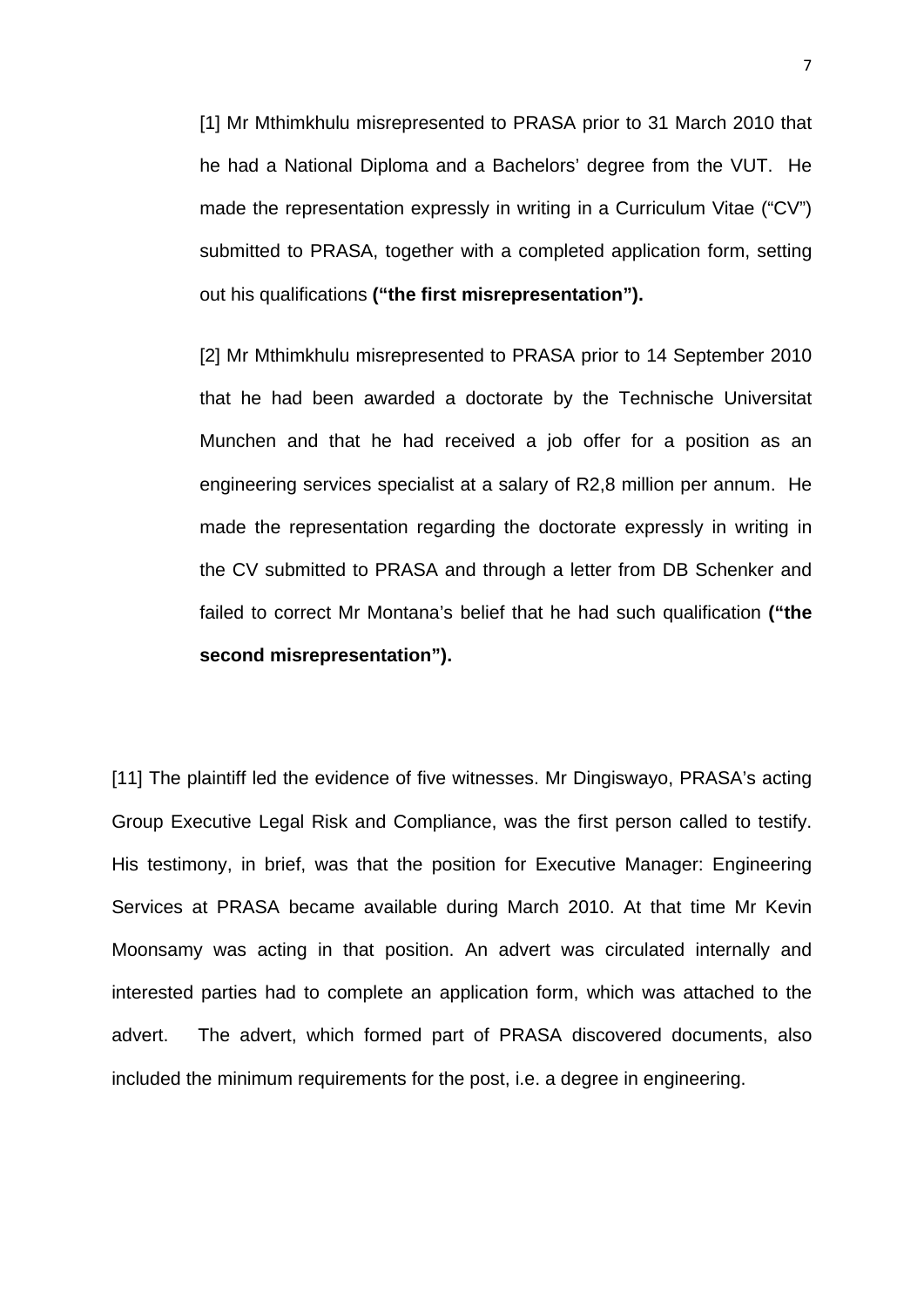[12] Mr Dingiswayo testified that it would have been grossly irresponsible of PRASA not to have set minimum requirements, as the position was very senior and the failure to set minimum requirements for such a position would result in stripping PRASA of its technical capacity. Proper recruitment processes therefore needed to be followed. He remembered two people applying for the position, namely Mr Mthimkhulu and Mr Moonsamy. Only Mr Mthimkhulu was, however, interviewed as Mr Moonsamy was overseas at the time. The recruitment file with all the relevant documents (application forms, interview notes etcetera) has in the meantime gone missing. Mr Mthimkhulu denied that there was any advert or any minimum requirements for the position and submitted that he was promoted internally based on his skill and experience.

[13] Mr Dingiswayo's evidence was corroborated by Ms Madumo, who was employed as a personal assistant to Mr Moonsamy during March 2010. As previously stated, Mr Moonsamy was, at that time, the acting Executive Manager: Engineering Services. Ms Madumo testified that she received an email from a certain Tu Dlamini on 23 March 2010 with the subject "*Forward Vacancy Adverts*" attaching the advertisement for the position of Executive Manager: Engineering Services. Mr Moonsamy was on holiday at this time and she realised that the advert related to his current position and that he was qualified for the position. She therefore took the initiative to apply for the position on his behalf. She sent a number of emails requesting the internal application form to complete. She received the form by email from Ms Norma Zulu. The application form required the applicant to include a description of his or her qualifications and the name of the institution, as well as a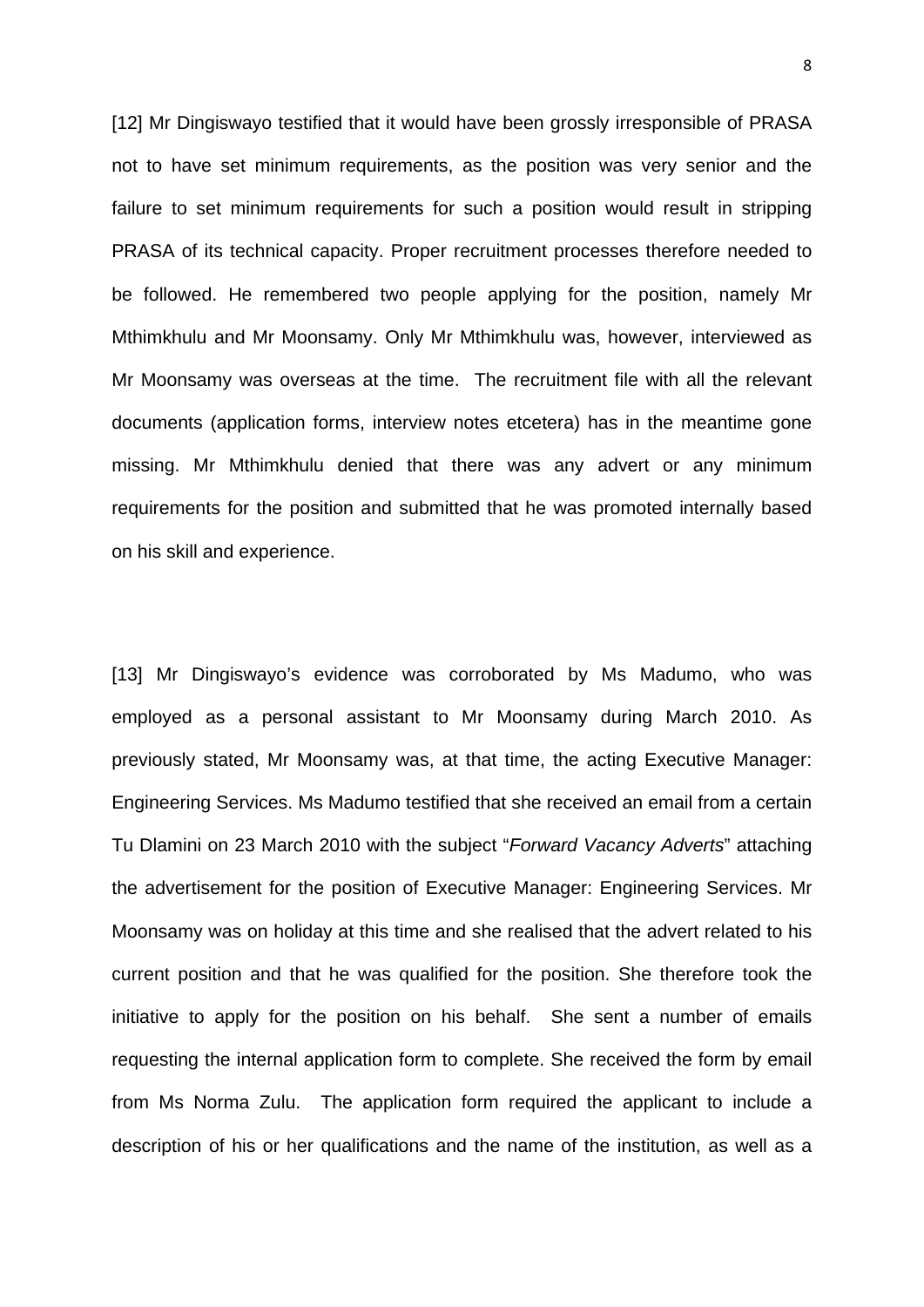declaration that the information was correct. Ms Maduma testified that she liaised with Mr Moonsamy and his brother to ensure that the application form was completed and signed by Mr Moonsamy and sent to her by fax. She took the completed form and a copy of Mr Moonsamy's CV and placed them in an envelope. She contacted Ms Norma Zulu and requested that she collect the application, which she did. Mr Moonsamy's completed application forms part of the discovered documents.

[14] Mr Mofi joined PRASA in 2011. He was the CEO of PRASA Rail Operations Division between March 2011 and November 2016. He testified that he "*found Dr Mthimkhulu*" at PRASA in the position of Executive Manager: Engineering Services when he first arrived. Everyone referred to Mr Mthimkhulu as "Dr Mthimkhulu" and he also signed his emails as "Dr". He even had a business card reflecting the title "Dr". Mr Mofi was present at the press conference on 8 July 2015 and confirmed what was said during the press conference. Mr Mofi testified that he was alerted to a media article carried by News24 that raised doubts about Mr Mthimkhulu's qualifications and his registration with the Engineering Council of South Africa the day after the press conference. He was surprised and immediately phoned the Group CEO, Mr Montana to express his concerns. He indicated to Mr Montana that he intended to institute an inquiry. He testified that Mr Montana was also very surprised about the reports, but gave him the go-ahead to proceed with the inquiry. He called Mr Mthimkhulu a day or so after the press conference and told him about the inquiry. Mr Mthimkhulu was given a letter wherein he was requested to furnish Mr Mofi with copies of all his qualifications by close of business on Tuesday, 14 July 2015 before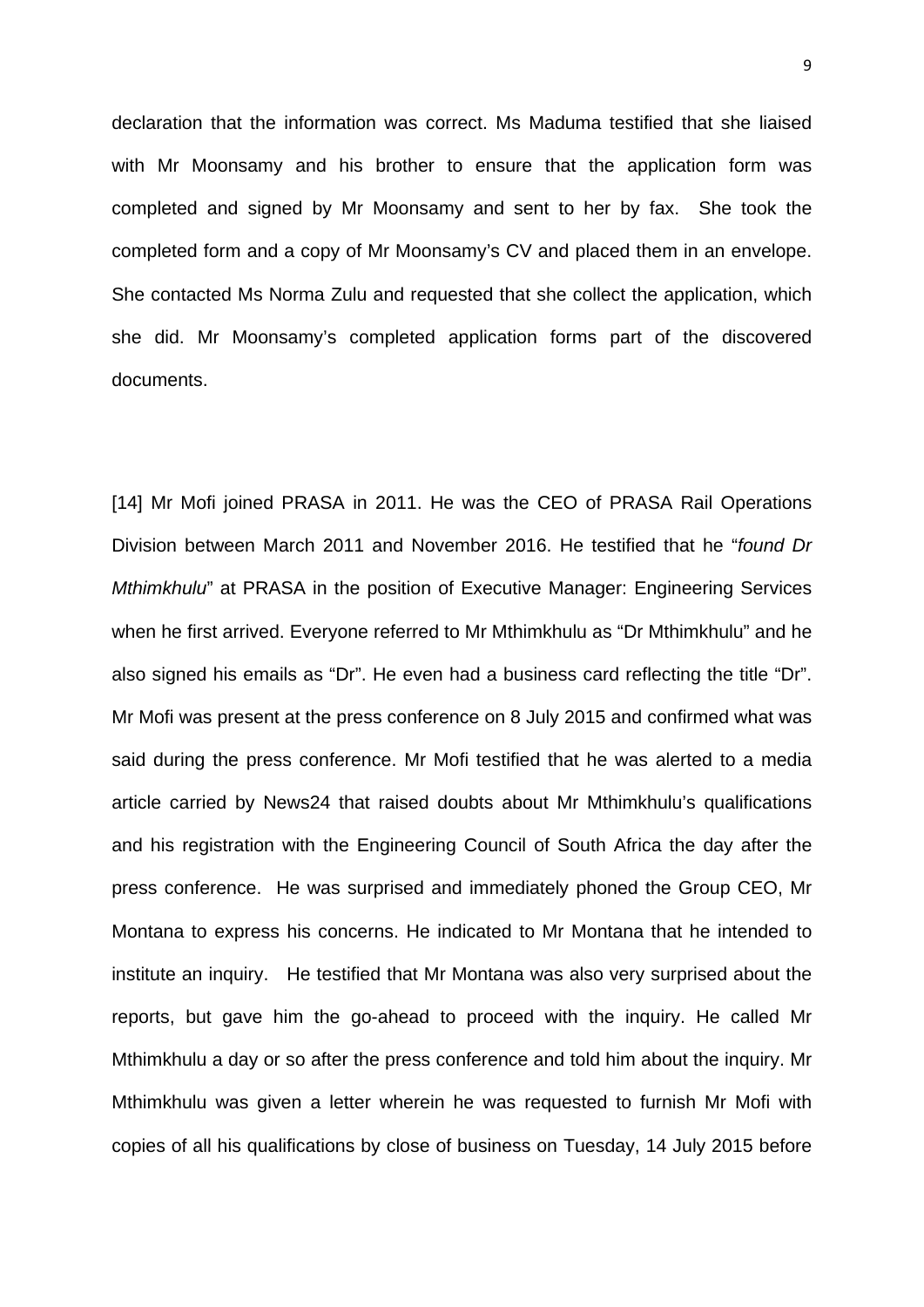the inquiry could get underway. Mr Mthimkhulu did not provide the copies in time and contacted Mr Mofi to ask for an extension as he was unwell. An extension was granted and Mr Mthimkhulu submitted the documents in a brown envelope to Mr Mofi a few days later. After he left Mr Mofi opened the envelope in the presence of Mr Phakathi, the acting Human Resources Executive at PRASA. Inside they found the three documents referred to earlier, namely, a diploma from Vaal Technikon, a BTech degree certificate and a letter addressed to PRASA from the Technische Universitait Munchen referring to Mr Mthimkhulu as "Dr Mthimkhulu".

[15] Mr Phakathi started his investigation into the qualifications of Mr Mhimkhulu by asking for his personnel file from Corporate. He received two files. The first was the file from Mr Mthimkhulu's time at Metro Rail Cape Town and the second was a file from the period after Mr Mthimkhulu began working at head office. In the second personnel file received from the Payroll Office, Mr Phakathi found Mr Mthimkhulu's CV as well as an appointment letter to the position of Executive Officer. In addition the file also contained the following letters.

- 1. A letter purportedly from Johannes Graber at DB Schenker offering Mr Mthimkhulu a position at a salary of R2.8 million.
- 2. A second letter purportedly from Srandklin Grahoner at DB Schenker reiterating this offer.
- 3. A letter from Mr Montana with a counter-offer for remuneration of R2.8 million dated 14 September 2010.
- 4. Acceptance of the counter-offer.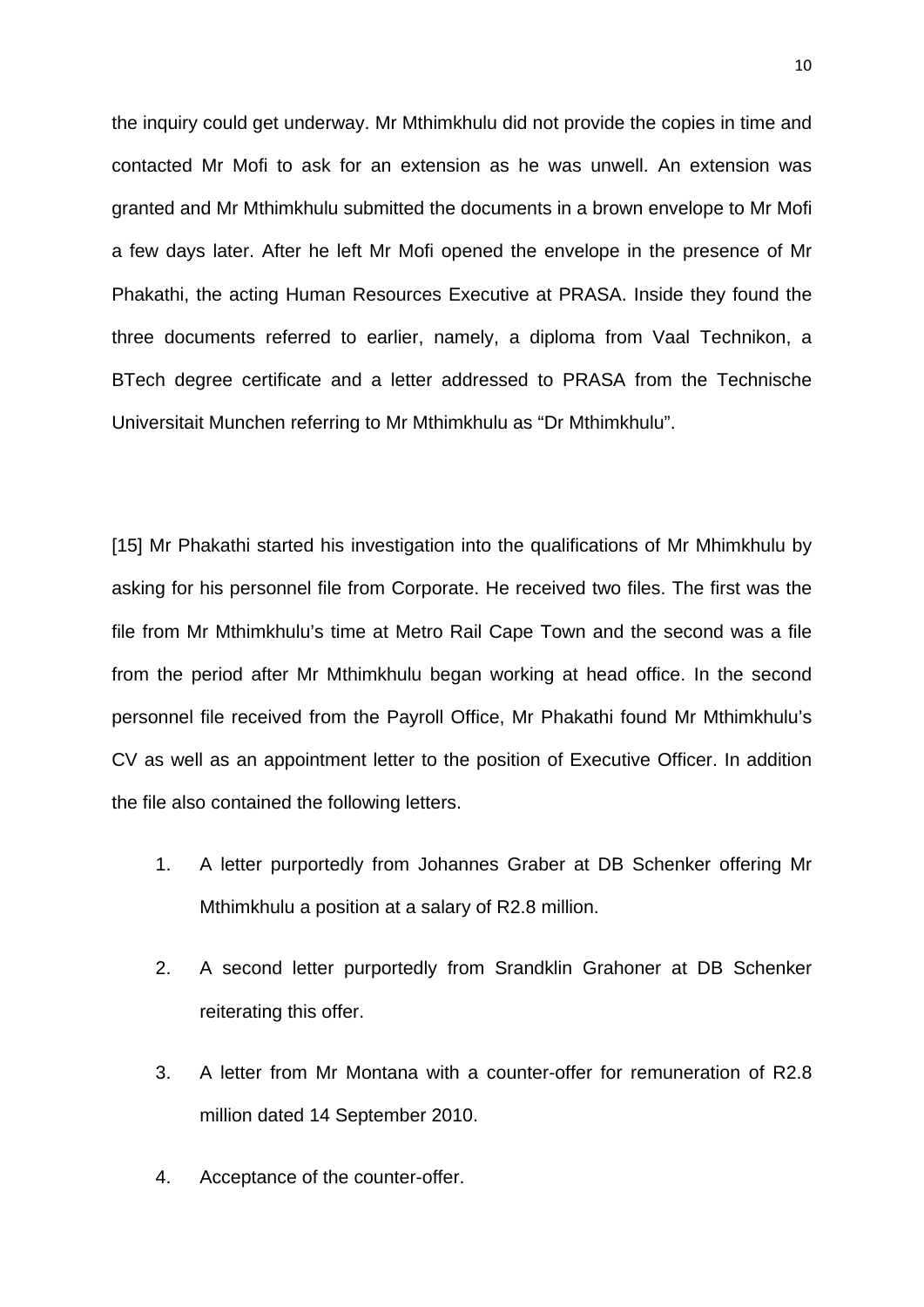5. The letter from Mr Montana regarding internal transfer.

[16] Mr Phakathi investigated further. Mr Mofi instructed him to ascertain what qualifications were in Mr Mthinkulu's personnel file. He looked for copies of diplomas or degrees in Mr Mthimkhulu's personnel files but there were none. Mr Phakhati testified that his personal assistant, Ms Zanele Hlatswayo, assisted him with enquiries to the Vaal University of Technology. The information received was that Mr Mthimkhulu had been registered for a National Diploma in mechanical engineering but that the status was "*incomplete".* Based on his report a letter of suspension was sent to Mr Mthimkhulu via email.

[17] Mr Mthimkhulu disputed handing the envelope with the documents to Mr Mofi and contends that he was unable to do so as he was sick and booked off ill from 14 to 17 July 2015. Mr Mthimkhulu did not dispute that Corporate holds a personnel file for him, but refused to accept the authenticity of any of the documents in the personnel file on the basis that they were copies and he did not have the original documents with him in order to verify. He conceded that certain documents "*looked like*" copies of existing documents. Mr Mthimkhulu's version was that something untoward occurred between the file leaving Corporate and Mr Phakhati looking through it and basically accused Mr Mofi and Mr Phakathi of fabricating false documents in an attempt to destroy his career. Mr Phakhati testified that it was not possible for someone to place documents in the file between Braamfontein and Pretoria and Mr Mofi testified that he had no reason to harm Mr Mthimkhulu's career. During cross-examination, Mr Mthimkhulu put it to Mr Phakathi that there were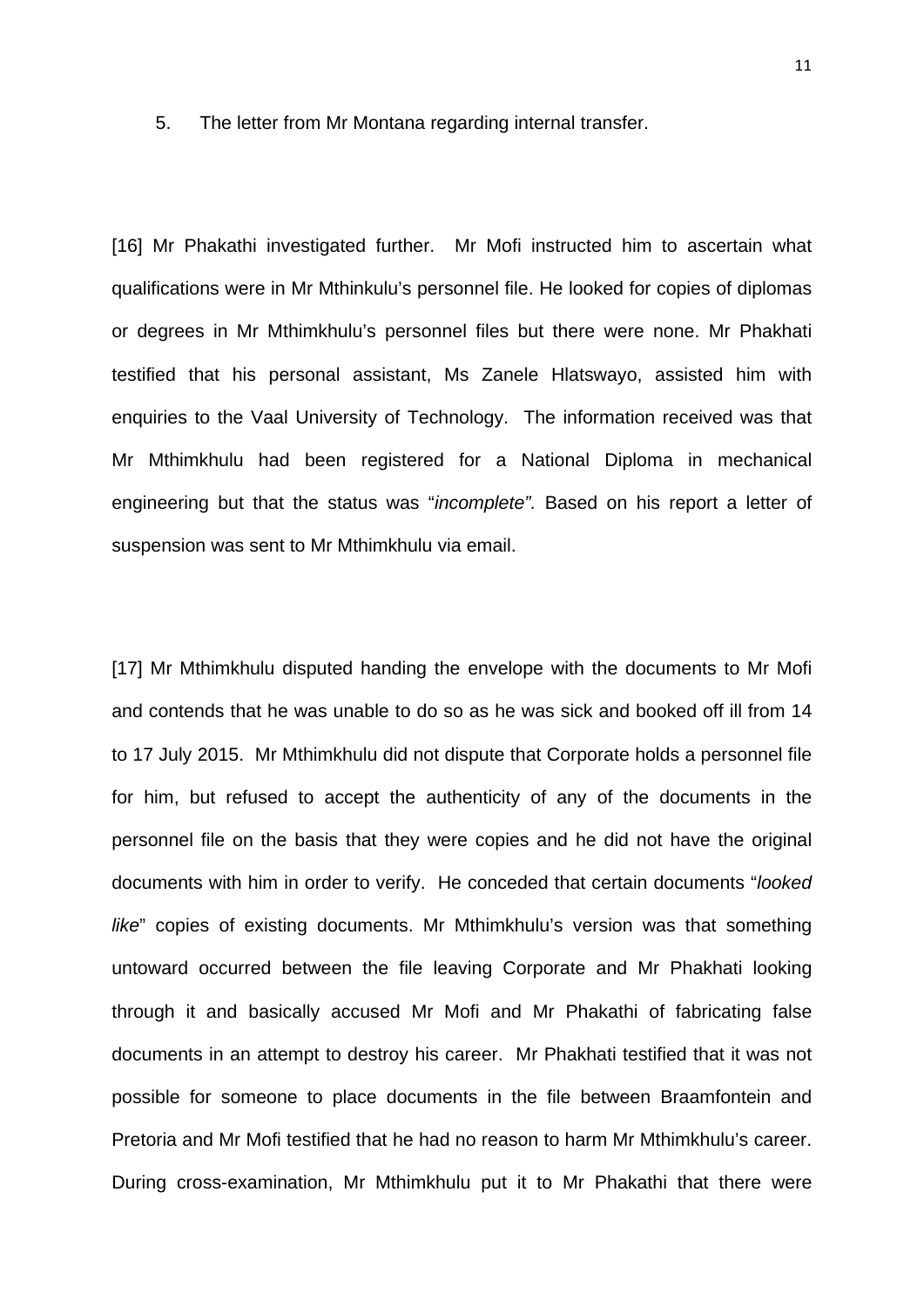inconsistencies between his affidavit and Mr Mofi's affidavit in the criminal case that was opened. Mr Mofi's affidavit stated that he gave the certificates to Mr Phakhati on 17 July 2015, and Mr Phakhati's affidavit stated that he had "*discovered the fraudulent certificates*" on the 16 July 2015. Mr Phakathi was not able to explain the inconsistency and suggested that it was an error when writing the affidavits. Mr Mthimkhulu put it to Mr Phakhati that the inconsistencies in the affidavits demonstrated malicious intent to destroy his career. Mr Phakhati denied this.

[18] Ms Rika Retief holds the position of Specialist Payroll in the PRASA Corporate Division since 1 September 2000. She testified that she was requested by Mr Phakathi to perform a set of calculations. The instruction was to calculate the money paid by PRASA to Mr Mthimkhulu between September 2010 and July 2015. She also performed a calculation of Mthimkhulu's salary discounting the increased salary arising from the counter-offer. (Her evidence is discussed in more detail at a later stage in the judgment.)

[19] That concluded the evidence for PRASA. Mr Mthimkhulu elected to testify and indicated his intention to call several witnesses, amongst others, Mr Montana. Despite a postponement to secure the attendance of these witnesses, he called no witnesses.

[20] Mr Mthimkhulu testified that he "*grew organically through the ranks*" of PRASA. In 2010, when he held the position of General Manager, he was called to see the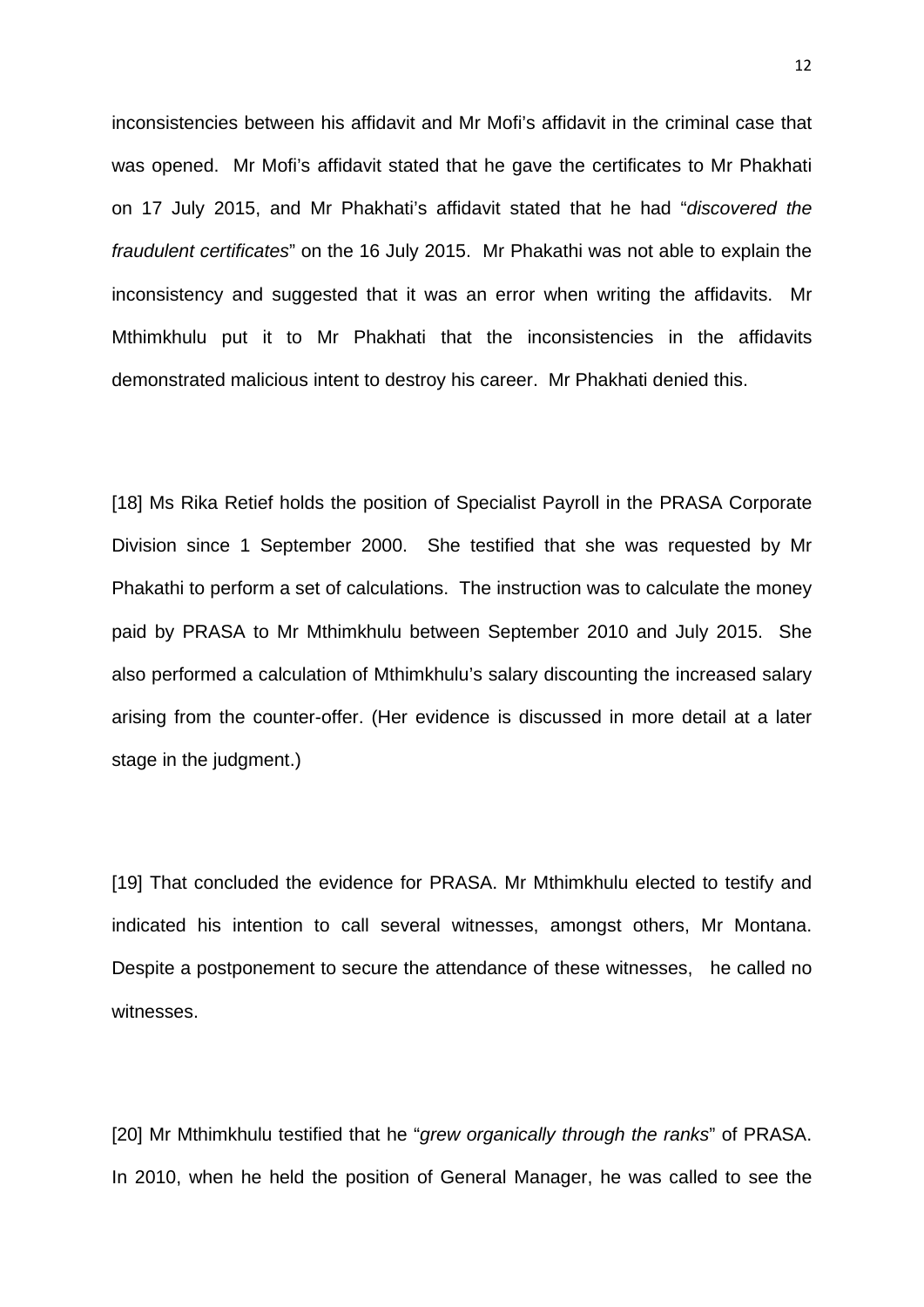head of Human Resources, Mr Mphefu Ramuthla. Mr Ramuthla explained that the business was restructuring and would merge with Metrorail. Mr Ramuthla gave him a letter to say that he had been appointed to the position of Executive Manager. He accepted the position. There was no advert, no application process and no interview. He was appointed solely on the basis of his experience, previous performance and skills. It was therefore not possible for him to have made any representations about his qualifications, or for PRASA to have been induced by those representations.

[21] On 16 September 2010 PRASA increased Mr Mthimkhulu's annual remuneration in terms of the appointment, with effect from 1 September 2010, to the sum of R2, 8 million. Mr Mthimkhulu denied receiving a job offer from DB Schenker, but in a response to further particulars confirmed that his version was that he was given an increase on the basis of the representation that a different German company, P-Tech System, had made him an offer of €200 000.

### **ADMISSION OF HEARSAY EVIDENCE**

[22] PRASA relies on documentary evidence gathered during the investigation conducted by Mr Phakhati. This includes the documents that were found in Mr Mthimkhulu's personnel file. PRASA therefore applied for the admission of hearsay evidence under section 3(1) of the Law of Evidence Amendment Act 45 of 1988 and submits that it is in the interests of justice to admit the hearsay evidence.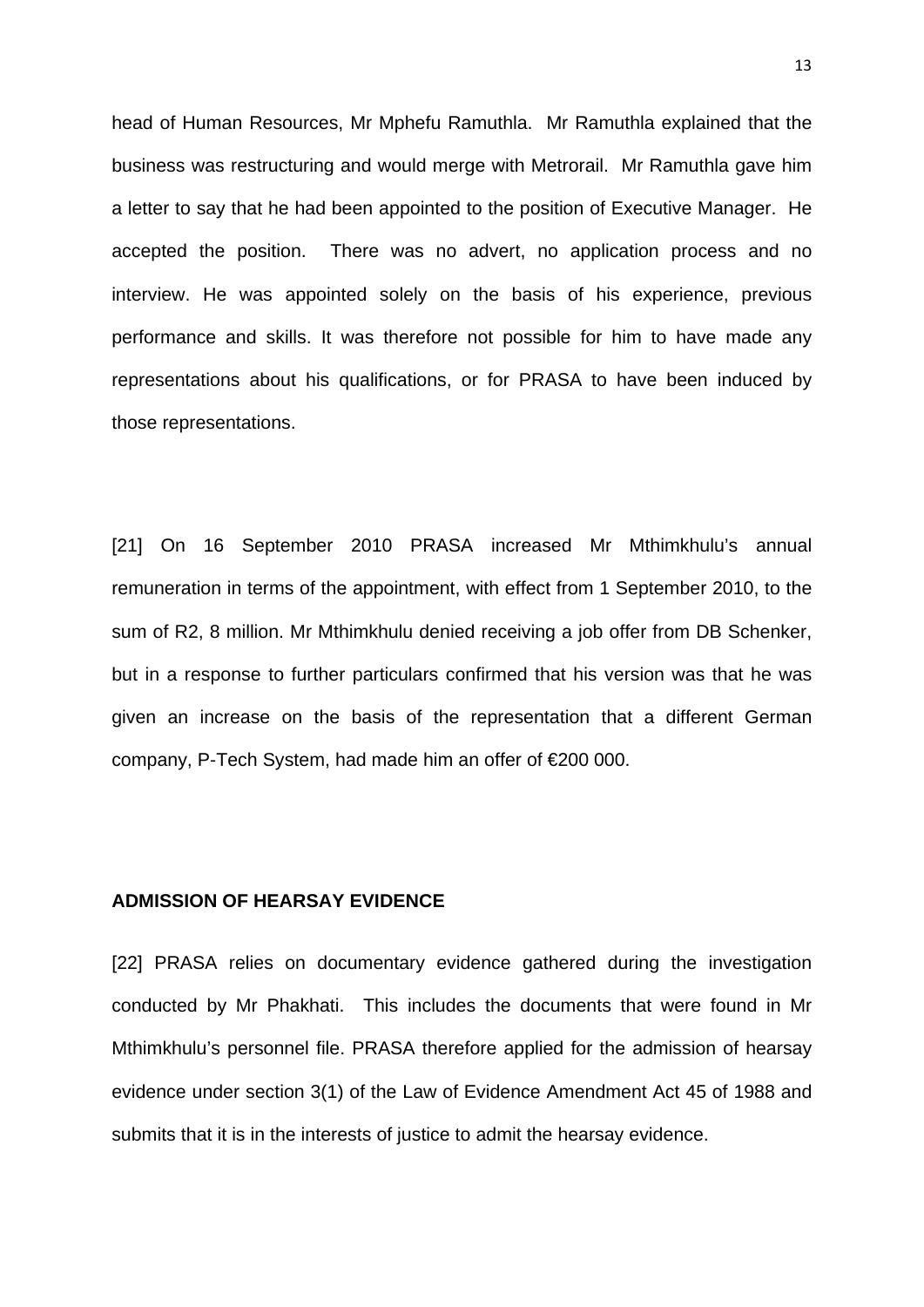[23] The Law of Evidence Amendment Act requires this Court to consider six factors in determining whether the interests of justice will be served by admitting the evidence. This Court must exercise a discretion in considering how best the interests of justice can be served having regard to the six factors.

[24] In *Passenger Rail Agency of South Africa v Swifambo Rail Agency (Pty) Ltd[1,](#page-13-0)* PRASA was successful in its application to review and set aside one of the key corrupt contracts for locomotives awarded by PRASA, the so-called "Swifambo contract". The judgment and order of the High Court was upheld by the Supreme Court of Appeal[2](#page-13-1) ("the SCA") and the present defendant, Mr Mthimkhulu, has been found by the SCA to have played a central role in the award of that tender. The Constitutional Court has recently refused leave to appeal against the judgment of the SCA. In the appeal, Swifambo, *inter alia*, challenged PRASA's evidence that Swifambo was implicated in the corruption that led to the award of the tender on the basis that it was hearsay evidence and should not be admitted. Both the High Court and the SCA accepted hearsay evidence adduced by PRASA. At paragraphs 20 and 21 the SCA held:

*"Section 3(1) of the Law of Evidence Amendment Act provides that hearsay evidence is inadmissible unless the court, having regard to the nature of the proceedings; the nature of the evidence tendered; its probative value; the reason why the evidence is not given by the person upon whose credibility it depends; any* 

<span id="page-13-0"></span><sup>1</sup> *[2017] 3 All SA 971 (GJ).*

<span id="page-13-1"></span><sup>2</sup> Swifambo Rail Leasing (Pty) Limited v Passenger Rail Agency of South Africa *(1030/2017) [2018] ZASCA 167 (30 November 2018).*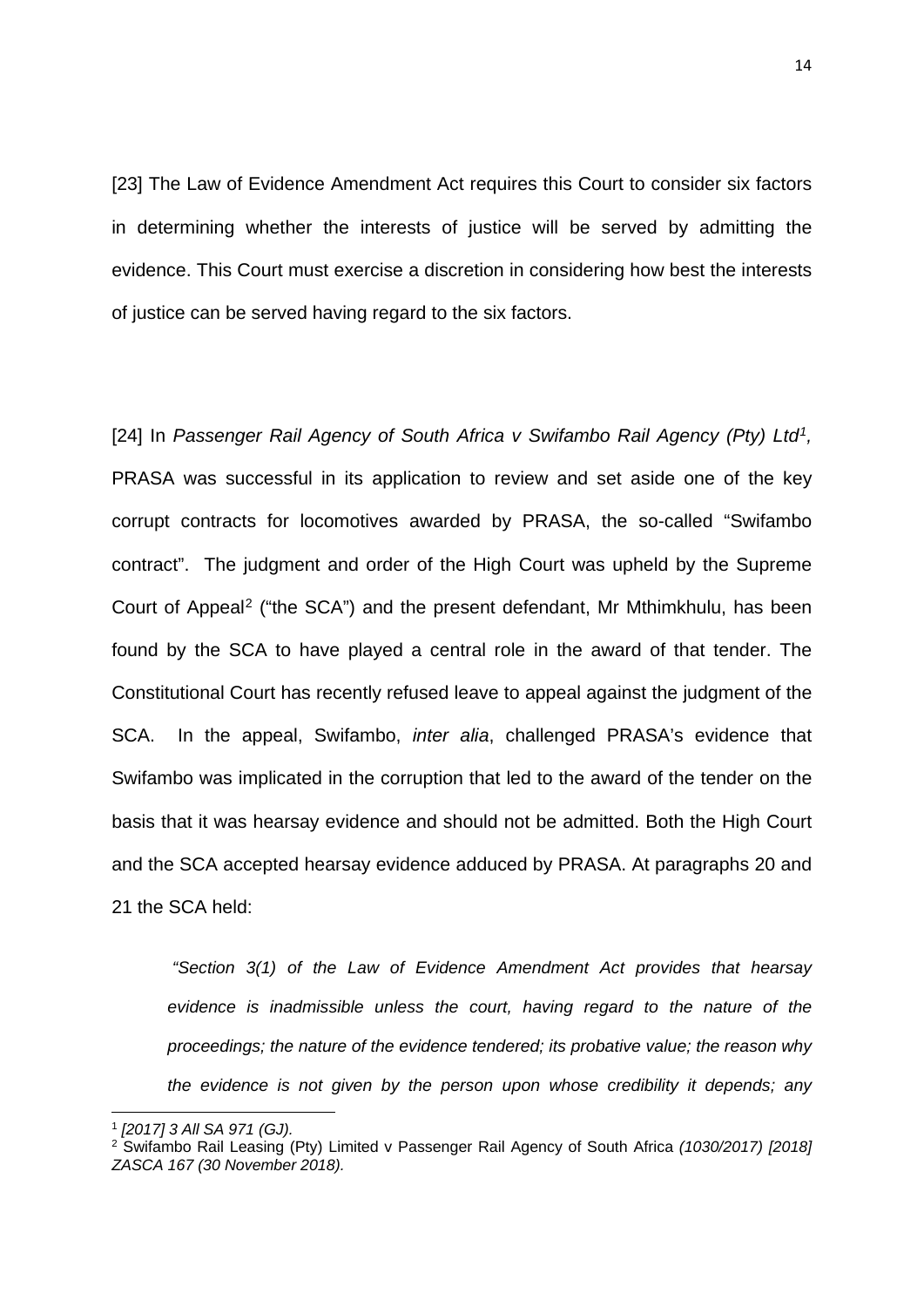*prejudice to the party who objects to its admissibility; and any other factor which, in the opinion of the court, should be taken into account, is of the view that the evidence should be admitted in the interests of justice. As Francis J held, the evidence in the documents supporting both the founding and replying affidavits was not alleged to be unreliable and the facts and documents were discovered by independent investigators in the course of their broader investigation into corruption within PRASA. The reasons why direct evidence could not be given were explained by Molefe in the passages quoted above: some employees of PRASA had resigned, others were uncooperative, records were concealed, and in so far as possible*  documentary evidence was adduced. Swifambo had the opportunity to examine all *the evidence and to respond to it. But since it did not dispute that there was corruption, claiming ignorance, it was not in any way prejudiced by the admission of the evidence. The application was manifestly in the public interest. And it was in the interests of justice to admit the evidence adduced by PRASA. Swifambo did not take issue with any of the allegations of PRASA's corruption. Francis J thus correctly admitted the evidence."*

[25] The key factors considered by the SCA to support the admission of the hearsay evidence were that: (1) PRASA had provided the reasons why direct evidence could not be given; (2) The probative value of the evidence was high; (3) Certain parts of the evidence were not disputed; (4) Swifambo had claimed ignorance about certain aspects; (5) Swifambo had an opportunity to examine all the evidence and respond to it; and (6) The application was in the public interest.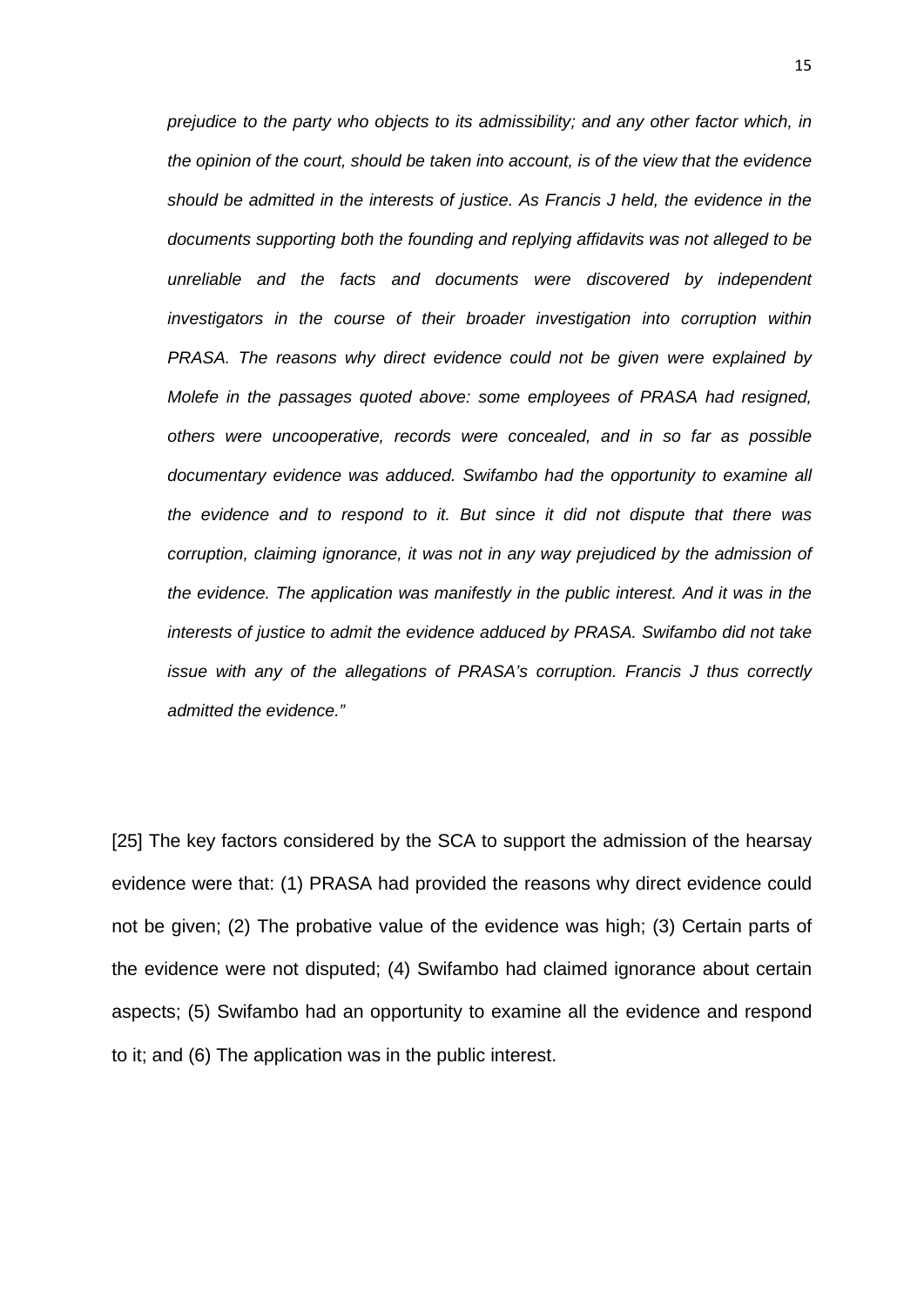[26] PRASA submits that all these considerations also apply to the present matter for the following reasons: Firstly, Mr Dingswayo testified and gave a brief background about the difficulties at PRASA over the last ten years. During 2014, the Board of PRASA instituted a number of investigations into relationships and contracts that appeared generally corrupt. He was involved in these investigations in his capacity as General Manger: Group Legal Services. He testified that the investigators were faced with a number of difficulties in obtaining evidence of the alleged corruption. There was an absence of record keeping and/or documentation and information, documents and data were either missing altogether, misplaced, possibly destroyed or not made available to the auditors.

[27] Secondly, PRASA has seen unprecedented resignations and dismissals over the previous few years. Many of the people who had first-hand knowledge of certain events were no longer employed at PRASA and their whereabouts were unknown. Certain employees were unwilling to cooperate with any inquiry or investigation to uncover corrupt and unlawful activities that occurred during Mr Montana's tenure. It became apparent that there were also employees who sought to deliberately obstruct the investigations as certain records had been concealed or destroyed. It is submitted that these difficulties mirror those faced by the Public Protector in her investigation into allegations of maladministration, financial mismanagement, tender irregularities and appointment irregularities against PRASA. She makes specific reference to these in her report<sup>[3](#page-15-0)</sup> where she stated:

<span id="page-15-0"></span><sup>3</sup> "*Derailed: A report on an investigation into allegations of maladministration, financial mismanagement, tender irregularities and appointment irregularities against PRASA".*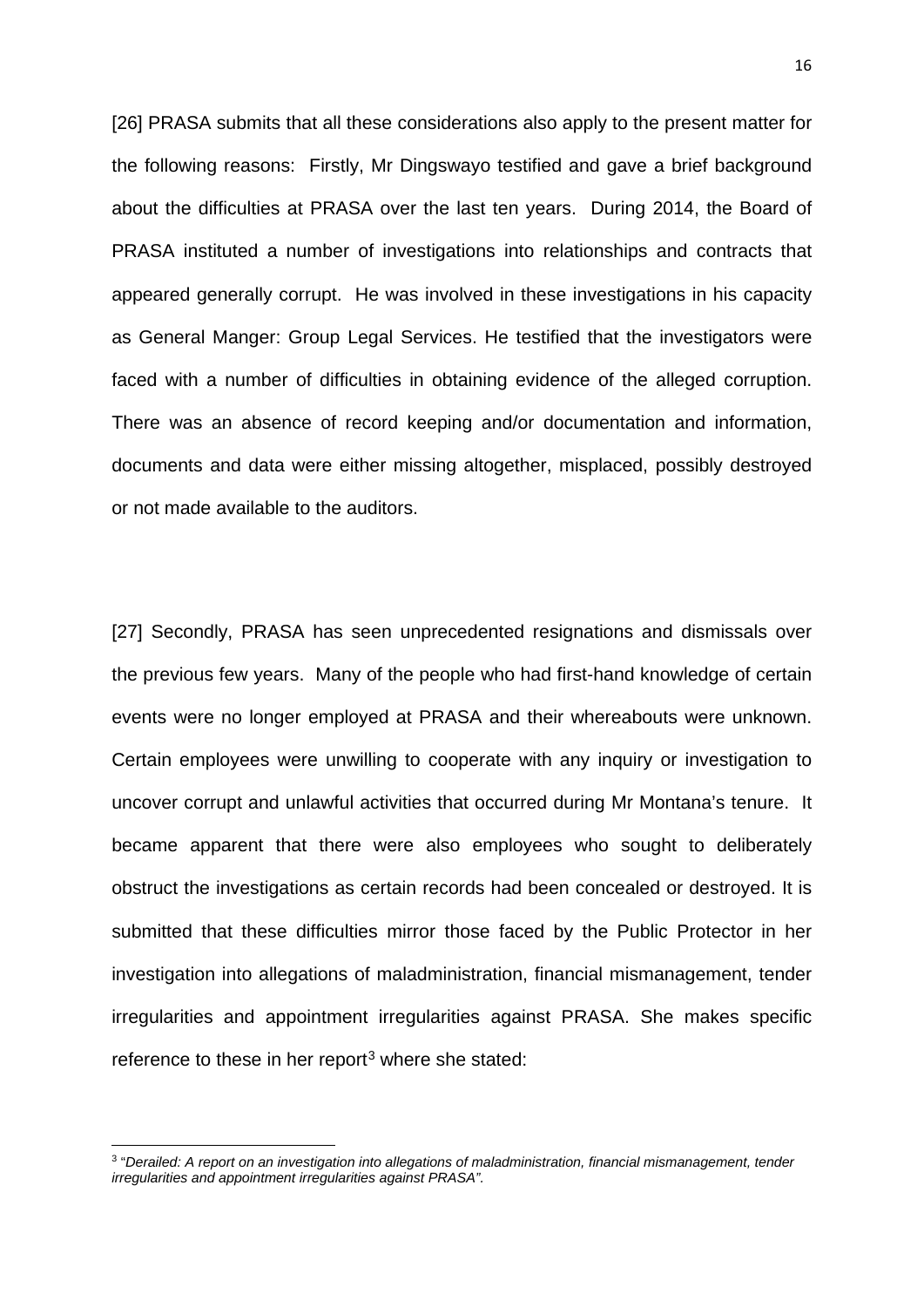*"I must record that the investigation team and I had immense difficulty piecing together the truth as information had to be clawed out of PRASA management. When information was eventually provided, it came in dribs and drabs and was incomplete. Despite the fact that the means used to obtain information and documents from PRASA included a subpoena issued in terms of section 7(4) of the Public Protector Act, many of the documents and information requested are still outstanding."[4](#page-16-0)*

[28] Mr Dingaswayo confirmed that PRASA has faced similar difficulties procuring the necessary evidence and witnesses in the present case. In particular certain original documents have gone missing including the original recruitment file for the appointment of Mr Mthimkhulu. PRASA was able to obtain a copy of Mr Mthimkhulu's personnel file from the payroll office, but that file contains only copies of documents. Ms Norma Zulu, who was a key individual involved in the appointment of Mr Mthimkhulu and the counter-offer, has passed away.

[29] Thirdly; Mr Montana cannot be trusted to testify as to the truth of what actually occurred. The SCA confirmed the High Court findings in relation to Mr Montana, and confirmed that Mr Montana acted fraudulently while in his position at PRASA. The SCA found that Mr Montana "*controlled PRASA and its staff*" during his tenure<sup>5</sup>; and that he "*was obstructive, and attempted to cover up his role in various corrupt transactions, including the award of the tender to Swifambo*" during the

<span id="page-16-1"></span><span id="page-16-0"></span><sup>4</sup> Public Protector South Africa, Derailed (2015), (xix), p. 21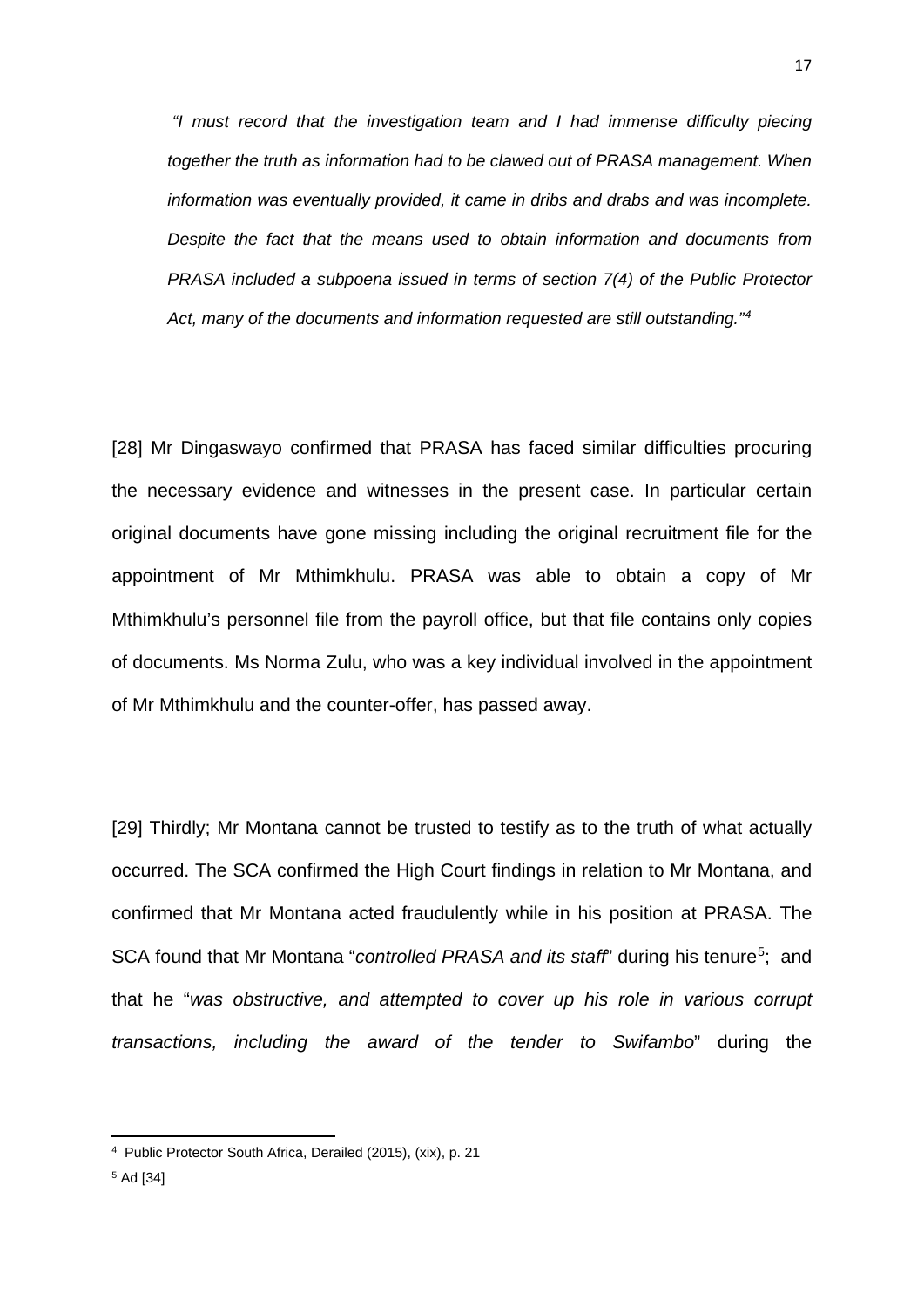investigations initiated by the board. The SCA confirmed the High Court's acceptance of Dr Popo Molefe's evidence that:

*"Mr Montana held sway over PRASA through the active assistance of his associates and the intimidation of those who would not do his bidding. PRASA employees who did not bend to his will were victimized, suspended or dismissed;*

*And while the investigation was in progress, Montana instructed certain employees to delete electronic documents;*

*Montana, who was implicated in the irregular and unlawful activities, prevented the dissemination of information to investigators even after he had left PRASA."*

[30] PRASA contends that the evidence has substantial probative value and no evidence has been advanced by Mr Mthimkhulu that the evidence is unreliable. Mr Phakathi has testified as to the source of the documents and how they were discovered. The documents are contemporaneous recordals of what occurred and almost all of the evidence had been captured in documents that had not been refuted by Mr Mthimkhulu at the time. Some of the documents were indeed counter-signed by Mr Mthimkhulu. All of the hearsay evidence is consistent with PRASA's version and confirmed by the other evidence tendered by PRASA. Certain of the hearsay evidence relates to facts that have been admitted by the defendant.

[31] The defendant is prejudiced only to the extent that he is not afforded an opportunity to test the evidence under cross-examination. He has, however, had an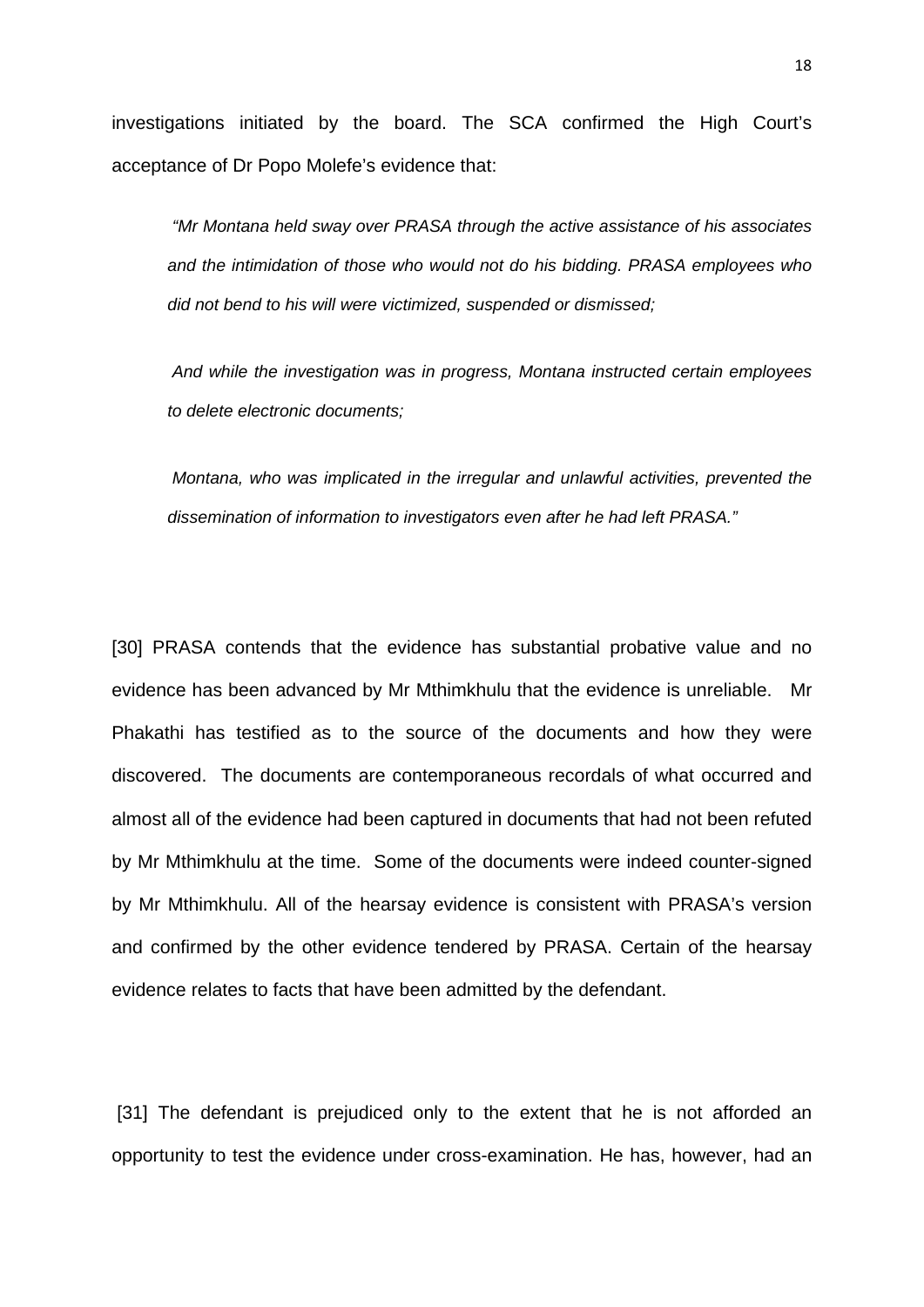opportunity to test the evidence of Mr Phakhathi about the investigation, and Ms Rika Retief regarding the source and integrity of the documents in the personnel file. The evidence was included in the plaintiff's initial discovery. The defendant had ample opportunity to digest the evidence and to find evidence in rebuttal. The mere fact that the evidence strengthens PRASA's case and weakens Mr Mthimkhulu's case is not a basis for prejudice. The final factor that PRASA submits should be considered is the fact that this is a matter involving fraud and corruption within a state-owned enterprise ("SOE"). Mr Dingaswayo testified that this is a very important case for PRASA. PRASA is enjoined to recover losses arising from fraudulent or corrupt conduct. It has also suffered reputational damage. More importantly, Mr Mthimkhulu's conduct in inducing PRASA to appoint him to these senior positions stripped PRASA of its technical capacity. This is its core business, and the impact is felt most severely by the South African public who have no choice by to rely on PRASA's services to commute every day.

[32] I wholeheartedly agree with PRASA's submissions above. This is a matter involving fraud. PRASA cannot be expected to have first-hand evidence of the dealings and conduct between Mr Montana and Mr Mthimkhulu when they were allegations of colluding. The evidence is adduced in order to prove the necessary elements of the delictual cause of action of fraudulent misrepresentation. In particular, the fact that Mr Mthimkhulu made the representations to PRASA and that PRASA relied on the misrepresentations. These elements are central to PRASA's case. The hearsay evidence is allowed.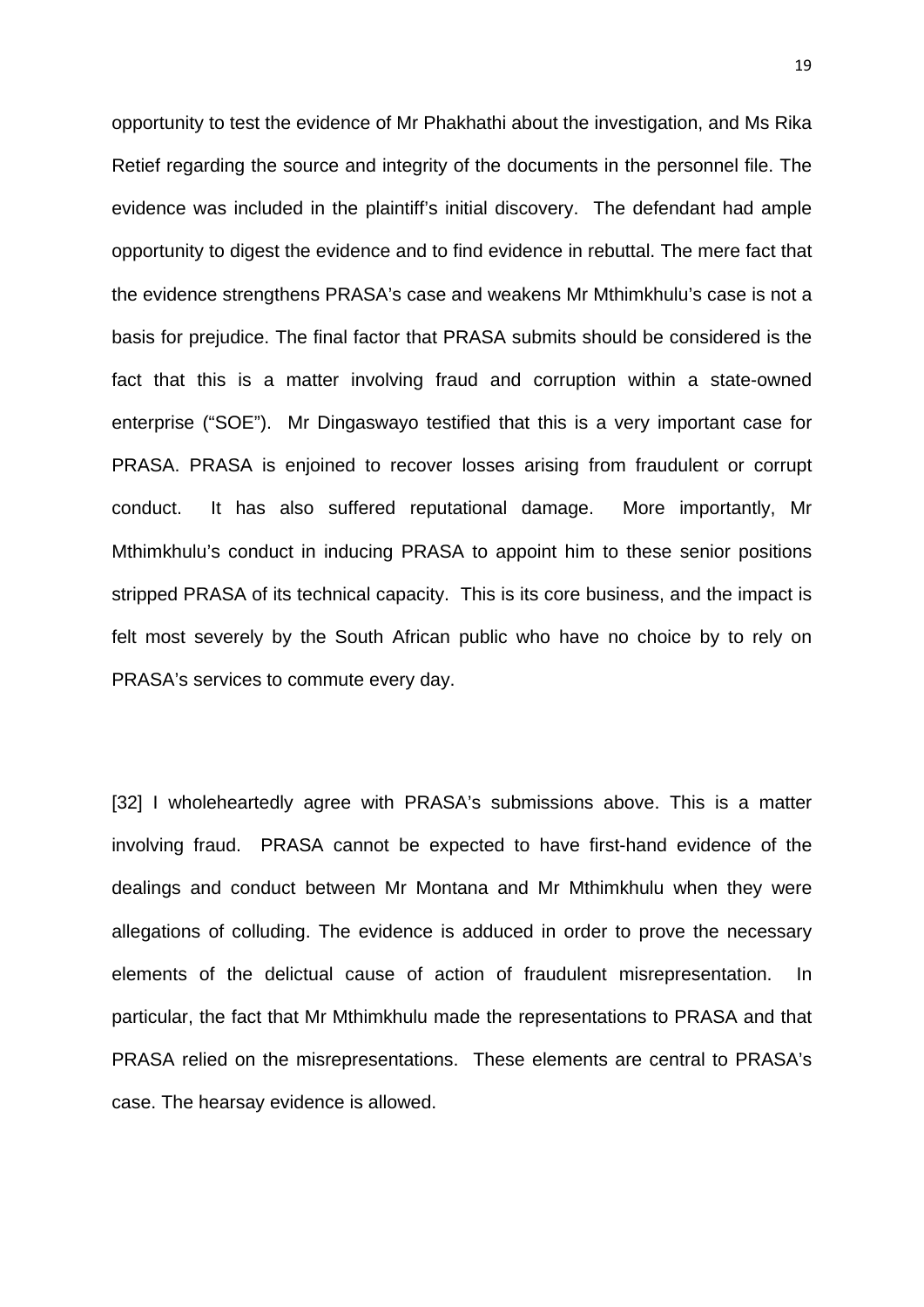#### *The first misrepresentation*

[33] On 1 April 2010 PRASA appointed Mr Mthimkhulu to the position of Executive Manager: Engineering Services. It is alleged that Mr Mthimkhulu represented to PRASA, through his CV, prior to 31 March 2010, that he had a National Diploma and a Bachelors' degree from the VUT and that PRASA was induced by these false representations to appoint him to the position of Executive Manager: Engineering Services.

[34] It is common cause that Mr Mthimkhulu, at the time of his appointment, did not hold a National Diploma and a Bachelors' degree from the VUT and only had a matric qualification. He only completed the diploma after he was dismissed. Mr Mthimkhulu accepted that any statement made before July 2015 that he had completed a National Diploma and a Bachelors' degree from the VUT would be incorrect. He, however, denied that he had ever made such a statement.

[35] Mr Phakathi identified the CV as one of the documents he found in the second personnel file received from the Payroll Office. Under the heading "*Personal Profile*" in the CV the following was noted:

*"Mechanical Engineering Diploma (Vaal Triangle University of Technology) 1998.*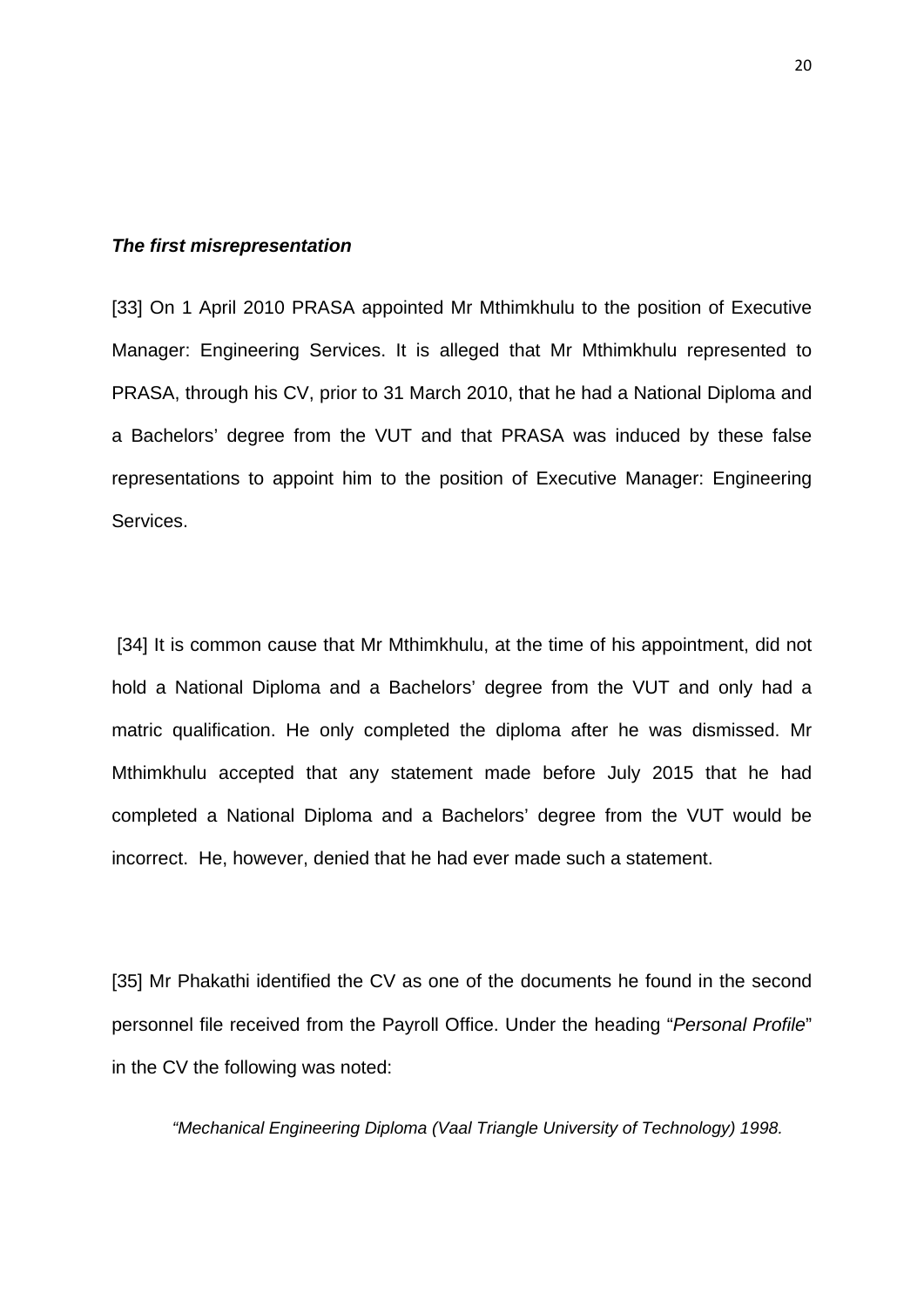*Degree in mechanical and maintenance Engineering (Witwatersrand University) 1999 (Maintenance Specialist), Pursuing Doctorate Degree.*

*Masters Degree in Engineering (Mechanical and Electrical 2006).*

*Doctoral Degree in Engineering Management 2010."*

[36] Mr Mthimkhulu vehemently denied that it was his CV or that he was responsible for the information included in the CV. He testified that he did not know where the CV came from. The question is how did the CV make its way into Mr Mthimkhulu's personal file? Mr Mthimkhulu's theory is that many people employed at PRASA, intent on destroying his career, fabricated the CV and placed it into his personal file. Let me examine this theory.

#### **Was there an advert?**

[37] Three witnesses Mr Dingaswayo, Mr Phakhati and Ms Modamo identified the document at page 327 of the bundle as the advertisement that was produced after the position of Executive Manager: Engineering Services was requested. All three witnesses testified that it was advertised internally, and that two people had applied for the job: Mr Mthimkhulu and Mr Moonsamy. The recruitment file has been misplaced and the plaintiff is therefore unable to produce the application form or evidence of the interview. The job advert stated as Minimum Requirements: "*Degree in Engineering; Post-Graduate Business Management Qualification, At least five years Management Experience at Senior Manager Level*."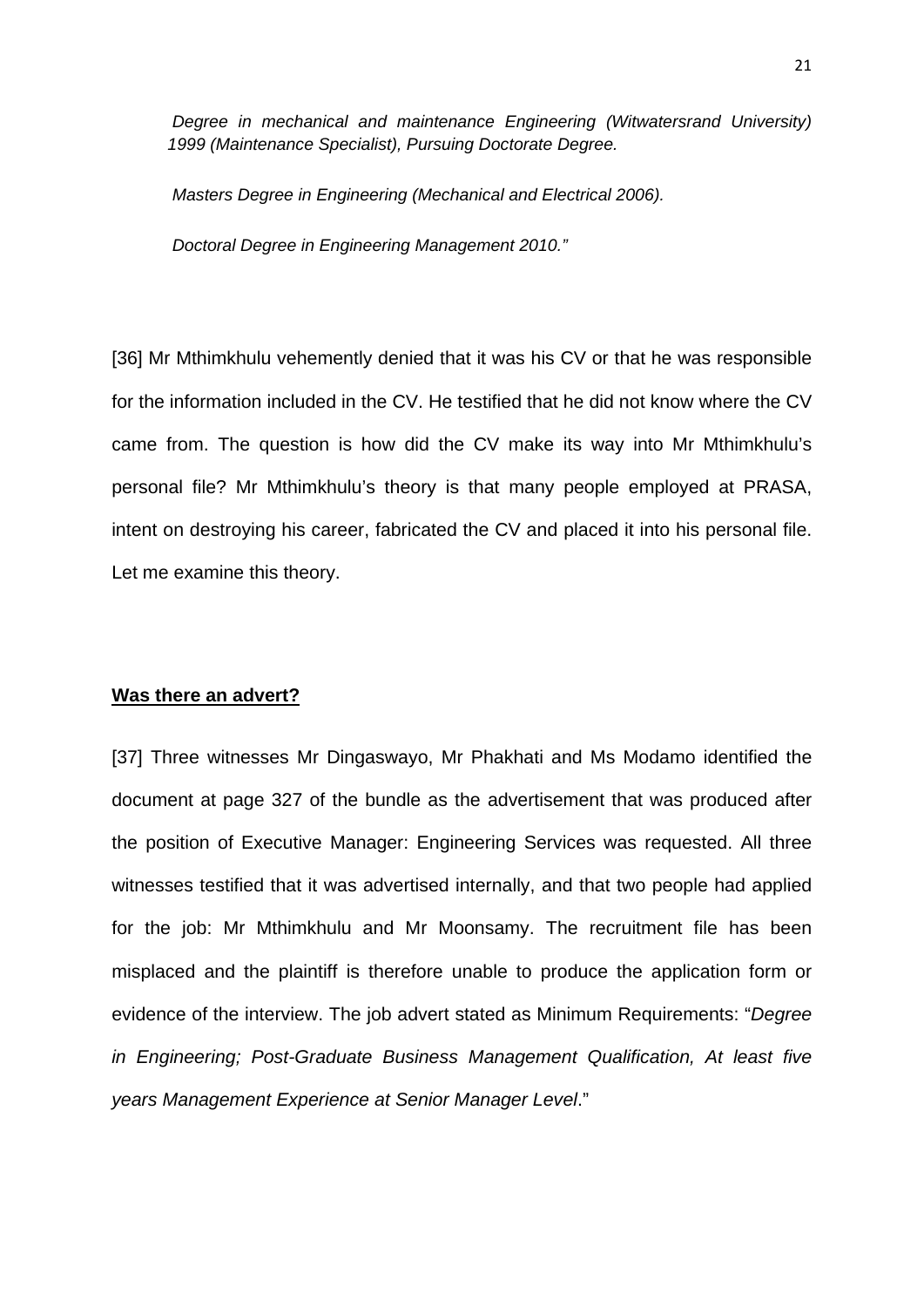[38] The evidence confirming that there was an advert is overwhelming. I am convinced, on a balance of probabilities, that there was an advert for the position and that the candidates had to have met at least the minimum requirement. It is highly improbable that such a senior position would not have been advertised or minimum requirements. On the evidence it was proven that although Mr Moonsamy applied for the position, it was awarded to Mr Mthimkhulu with no application form or interview whatsoever.

[39] As at March 2010, Mr Mthimkhulu did not meet any of these minimum requirements for appointment to the position of Executive Manager: Engineering Services. If an engineering qualification was a minimum requirement for appointment, then PRASA must have been induced by someone to believe that Mr Mthimkhulu held such a qualification in order to appoint him into the position.

## **The curriculum vitae**

[40] It is clear that if there was an advert, there must have been an application form and a CV. This conclusion is confirmed by the evidence of Ms Modamo. She testified that Mr Moonsamy's application was accompanied by an application form and a CV.

[41] The CV in Mr Mthhimkhulu's personnel file included a great deal of information that Mr Mthimkhulu had to accept was correct and that only he would have been able to provide (for example, home address, the name of his doctor, and the name of an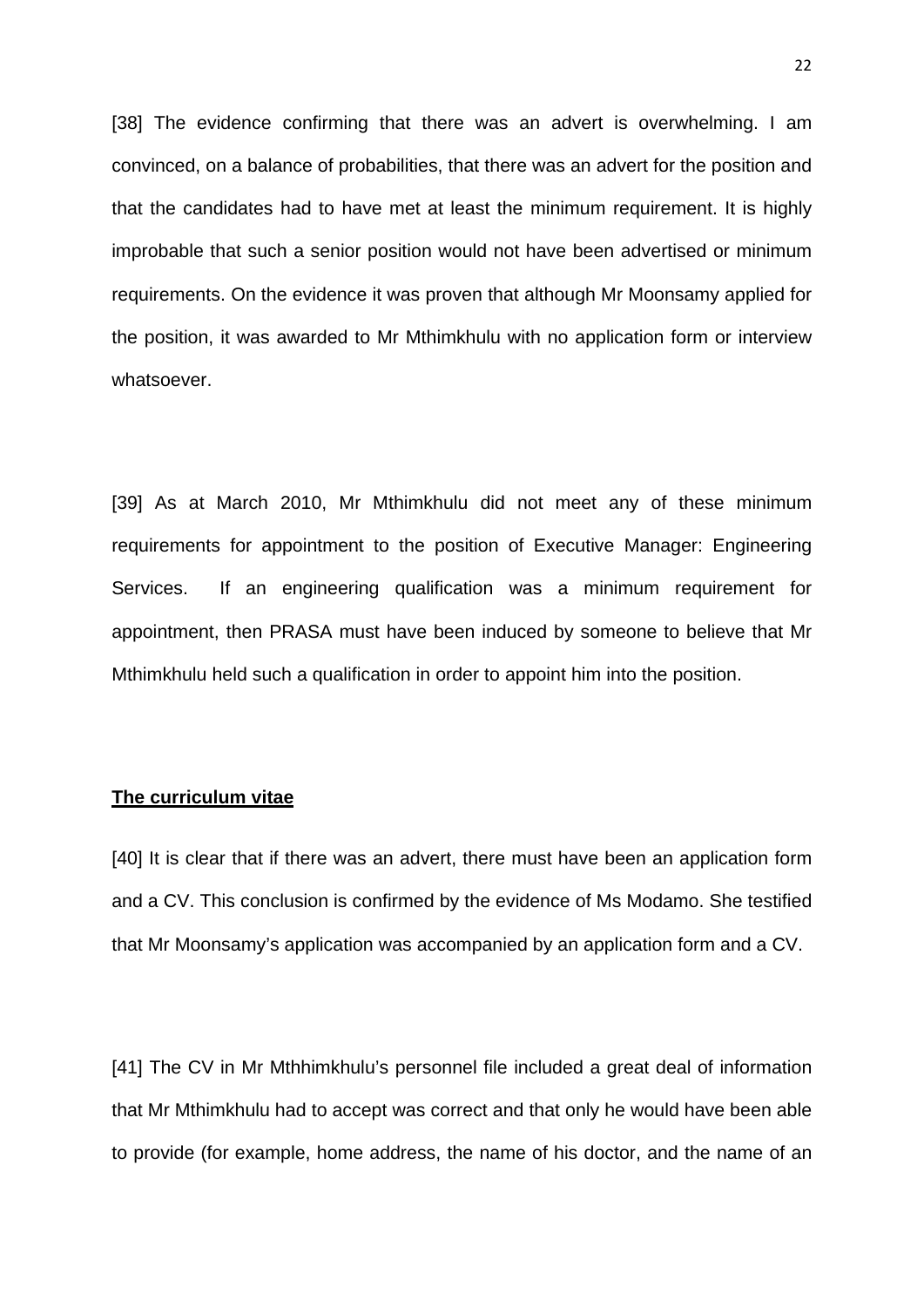old school friend). On a conspectus of all the evidence, and particularly Mr Mthimkhulu's answers during cross-examination, I am convinced that only Mr Mthimkhulu, or someone under his direction, could have been responsible for the CV. Mr Mthimkhulu clearly prepared the CV (or instructed another person to assist him in preparing the CV) representing that he had completed a National Diploma and a Bachelors' degree from the VUT. That representation was contained either on the application form, or in the CV which he either provided to PRASA prior to the application as an update to his personnel file, or as part of his application.

[42] I am satisfied that Mr Mthimkhulu falsely represented to PRASA that he held a National Diploma and a Bachelors' degree from the VUT. This false representation induced PRASA to appoint him in the position of Executive Manager: Engineering Services.

#### *The second misrepresentation*

[43] The plaintiff's case is that Mr Mthimkhulu falsely represented to PRASA prior to 14 September 2010 that he had been awarded a doctorate by the Technische Universitat Munchen and that he had received a job offer from DB Schenker for a position as an engineering services specialist at a salary of R2, 8 million per annum. It is common cause that on 16 September 2010 PRASA made a counter-offer and increased Mr Mthimkhulu's annual remuneration in terms of the appointment, with effect from 1 September 2010, to the sum of R2, 8 million.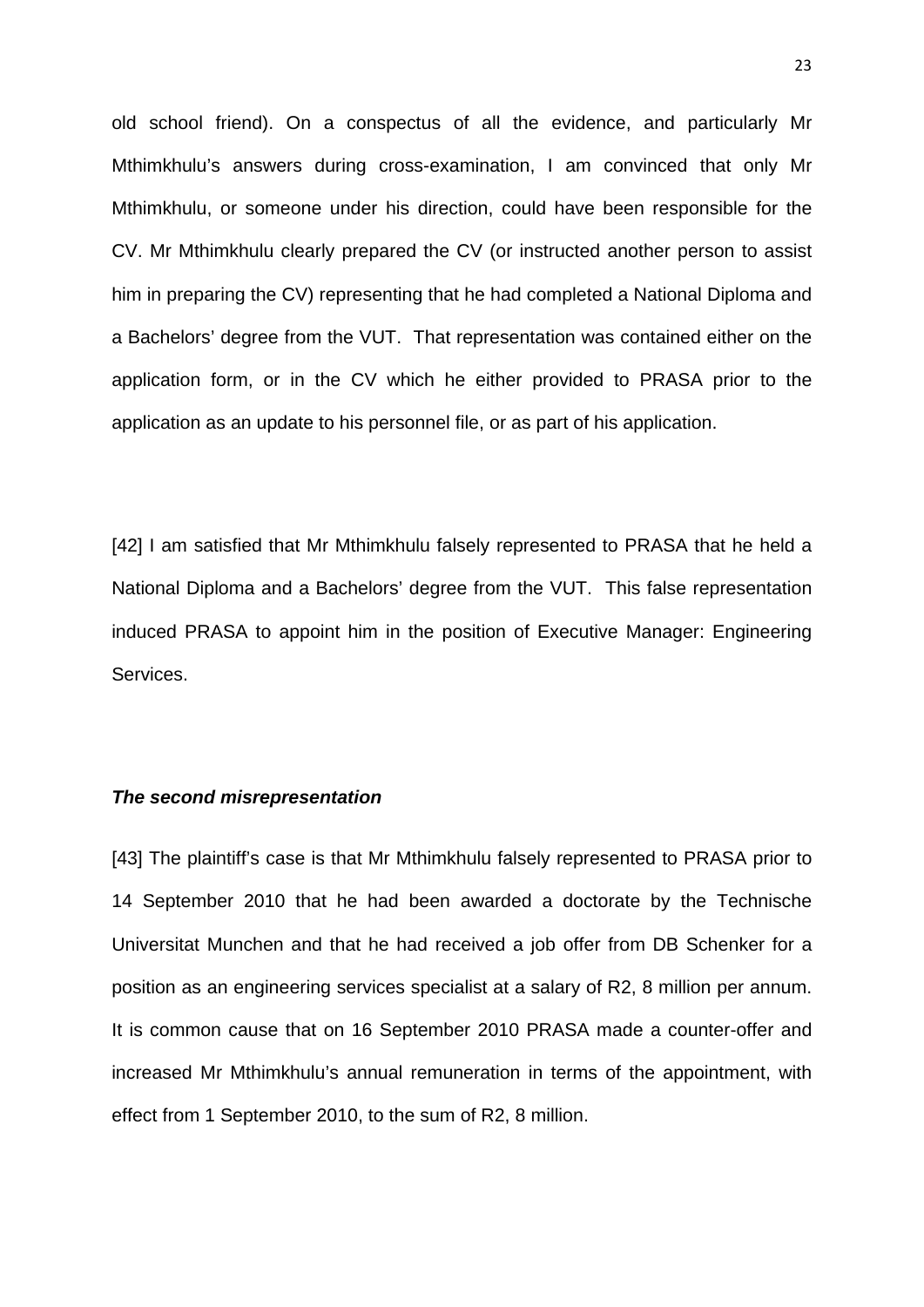#### The DB Schenker letter.

[44] Mr Mthimkhulu denied receiving a job offer from DB Schenker. He testified that he had never had a meeting with DB Schenker and had never seen the letter from DB Schenker in the personnel file. After some questioning, he accepted that the DB Schenker letter Mr Phakhati found in his personnel file was a fake document.

[45] In a response to further particulars he confirmed that his version was that he was given an increase on the basis of the representation that a different German company, P-Tech System, had made him an offer of €200 000.

#### The P-Tech letter

[46] Mr Mthimkhulu produced a document that he alleged was the letter from P-Tech with the offer of employment. The P-Tech letter was not discovered, nor made available at the time the defendant responded to the request for further particulars. It was only produced by Mr Mthimkhulu on the third day of the trial.

[47] Mr Mthimkhulu testified that he had requested P-Tech to re-send the letter before 8 March 2016 (as stated in his affidavit in the summary judgment application). They sent him a copy of the letter late December 2018. After receiving the letter, he forwarded a copy to his attorneys, and later handed them a hard copy at a meeting. Mr Mthimkhulu suggested that his lawyers had the letter in their possession but omitted to include it intentionally or by oversight.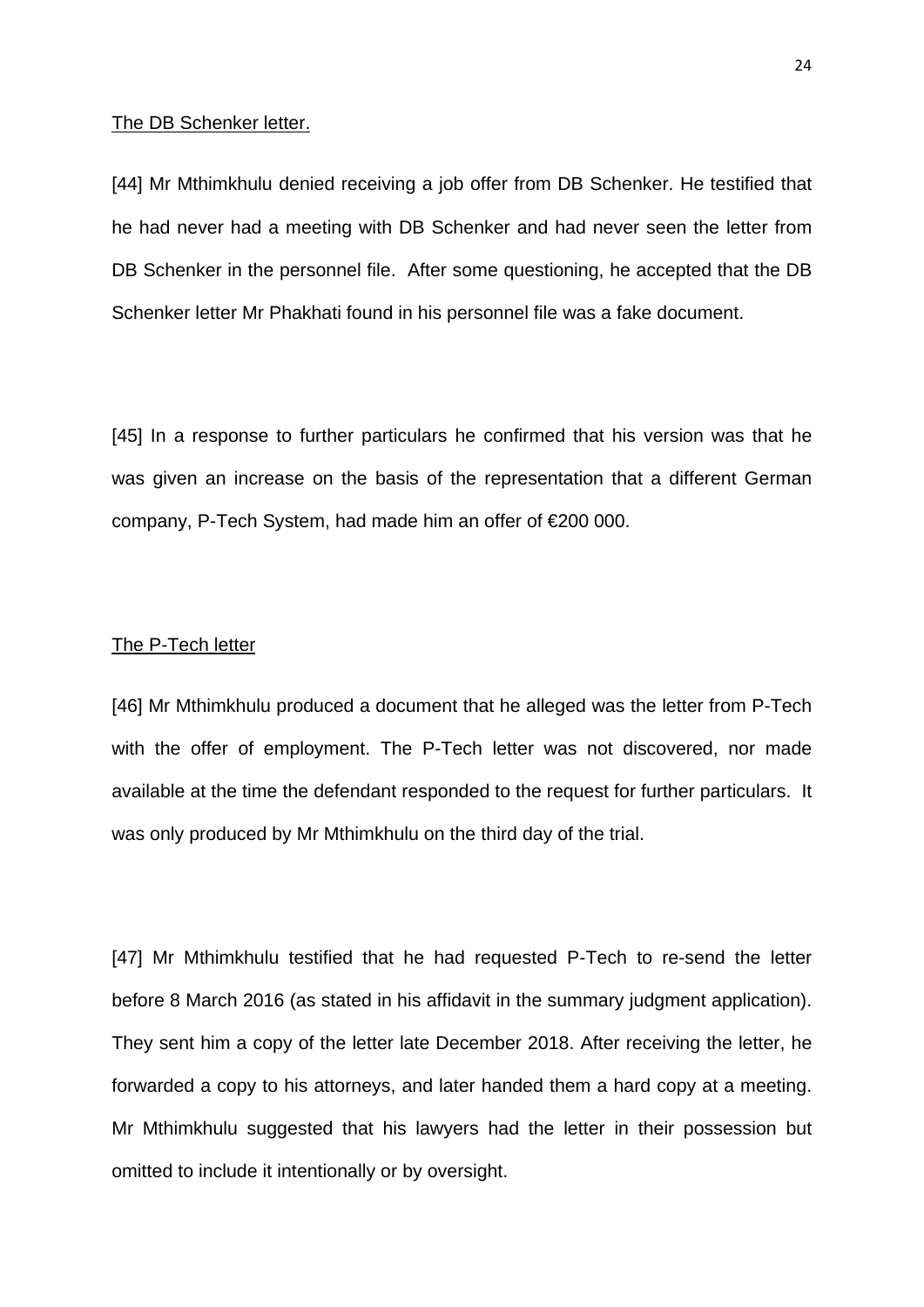[48] Mr Mthimkhulu testified that he had established a relationship with P-Tech Systems through a project conducted with the University of Munich. P-Tech wanted to grow into the African market. He testified that he received the letter containing the offer of employment from P-Tech by email on 15 June 2010 (as recorded in his response to the request for further admissions). He testified that the email was on his personal laptop. The following day, he took the letter and gave it to the Recruitment and Selection Manager, Ms Lungile Kabela. Mr Montana subsequently received the letter and decided to make the counter offer.

[49] PRASA submits that Mr Mthimkhulu never received a job offer from P-Tech, nor did he receive the letter with an offer of employment by email in June 2010. It is submitted that the letter is a recently-created forgery.

[50] If Mr Mthimkhulu's evidence is to be believed, then his attorneys had the purported P-Tech letter from December 2018, but, for some inexplicable reason, failed to produce it through the required discovery procedures. Under the circumstances I find it difficult to accept that an attorney would fail to disclose a document that is critical to a client's defence if the document was in their possession. The irresistible inference under the circumstances is that the document was recently created or manufactured.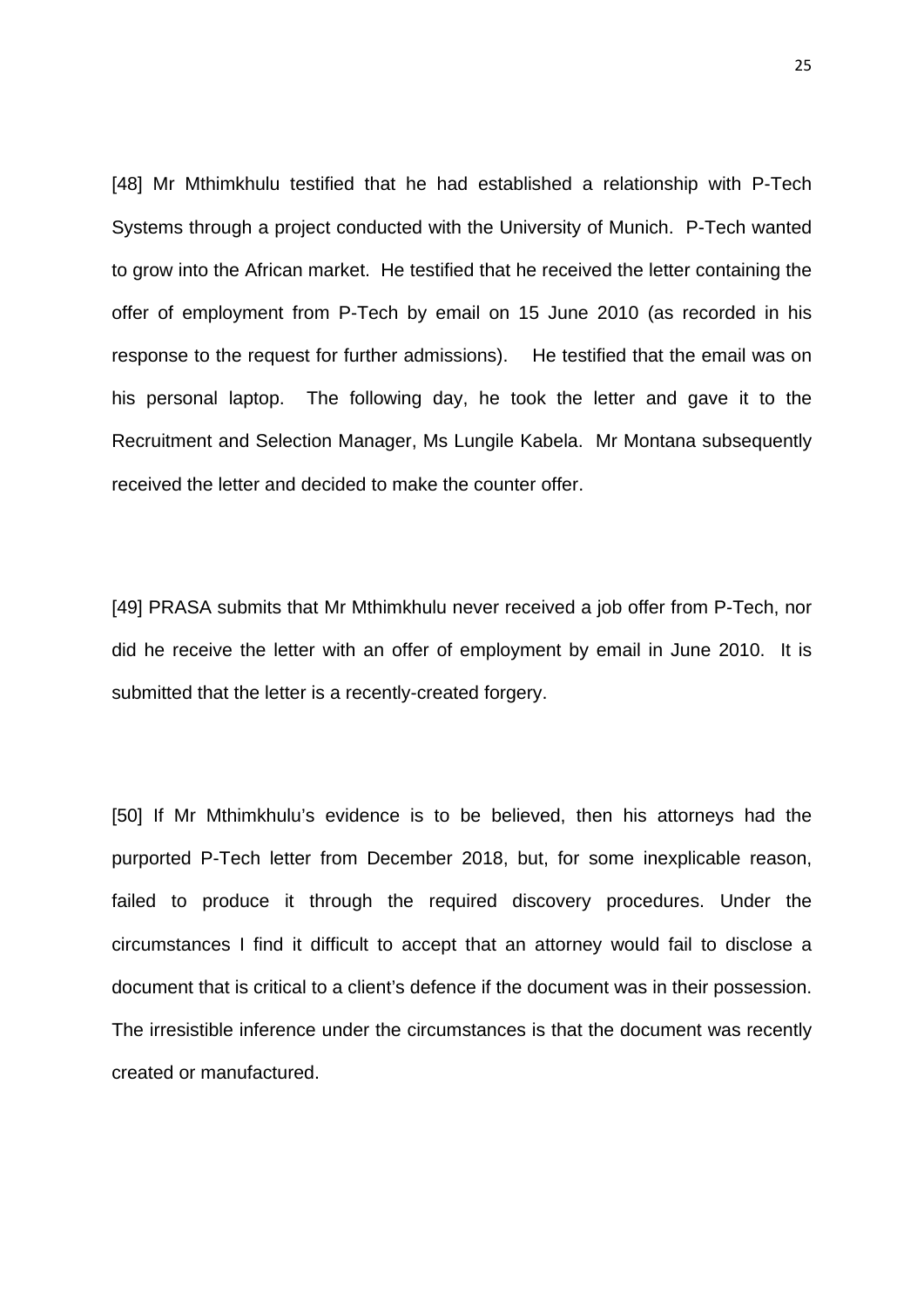[51] In addition, from an analysis of the letter itself, it is doubtful that this is a genuine letter from an international company. The Euro sign is placed after the number 200 000 and not before, as is the usual convention, and is full of obvious spelling errors and different fonts. There are also banking details at the bottom of the page as one would find on an invoice and not on a letterhead. I agree with counsel for PRASA that it is highly improbable that an international company with the reputation and profile of P-Tech would send a letter containing blatant spelling and grammatical errors and formatting inconsistencies. It is more probable that Mr Mthimkhulu authored the letter by taking an invoice from P-Tech and removing the invoice contents, and inserting the typed portions containing a job offer.

#### Emails and other documents

[52] I have already accepted that Mr Mthimkhulu is responsible for the CV found by Mr Phakathi in his personnel file. The Personal Profile section of the CV states that Mr Mthimkhulu has a Master's degree in Engineering (Mechanical and Electrical) achieved in 2006 and a Doctoral Degree in Engineering Management in 2010.

[53] This is, however, not the only document demonstrating that Mr Mthimkhulu deliberately sought to represent that he had been awarded a doctorate degree. There are also a number of documents authored by PRASA employees that evidence their belief that Mr Mthimkhulu had been awarded a doctorate degree through the use of the title "*Dr*". There are no documents in which Mr Mthimkhulu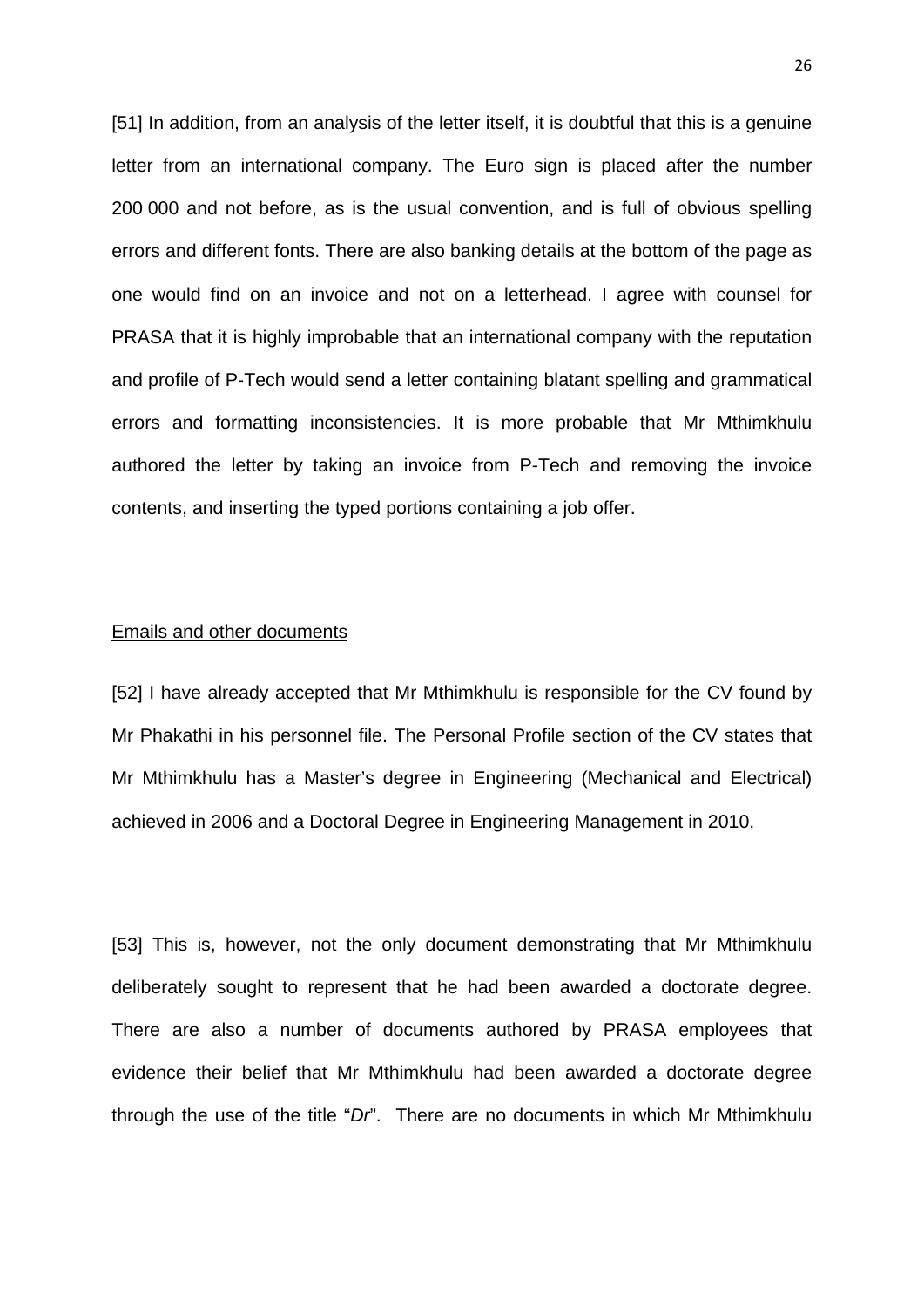corrects this perception. There were many examples presented during trial. I will name but a few:

1. One of the first documents in Mr Mthimkhulu's PRASA personnel file is a form that has been completed in manuscript. Under "*Title*" it records "*Dr*".

2. Documents where Mr Mthimkhulu refers to himself as "*Dr Mthimkhulu*" or signs his name with the title "*Dr*";

3. An email from Mr Mthimkhulu dated 24 November 2010 is signed "*Dr Daniel Mthimkhulu*".

5. He signs the letter from PRASA dated 16 March 2012 as "*Dr D Mthimkhulu*".

6. Various invoices submitted for reimbursement contain Mr Mthimkhulu's handwritten signature using the title "*Dr*".

7. Emails from his Personal Assistant refer to him as "*Dr Daniel Mthimkhulu*".

8. A letter from PRASA dated 16 March 2002, notifying him of an internal transfer, records his title as "*Dr Daniel Mthimkhulu"*. He signifies his acceptance of the transfer under the handwritten name "*Dr Daniel Mthimkhulu*".

9. In Minutes of a meeting of 17 May 2011, he is recorded as being "*Dr Daniel Mthimkhulu*".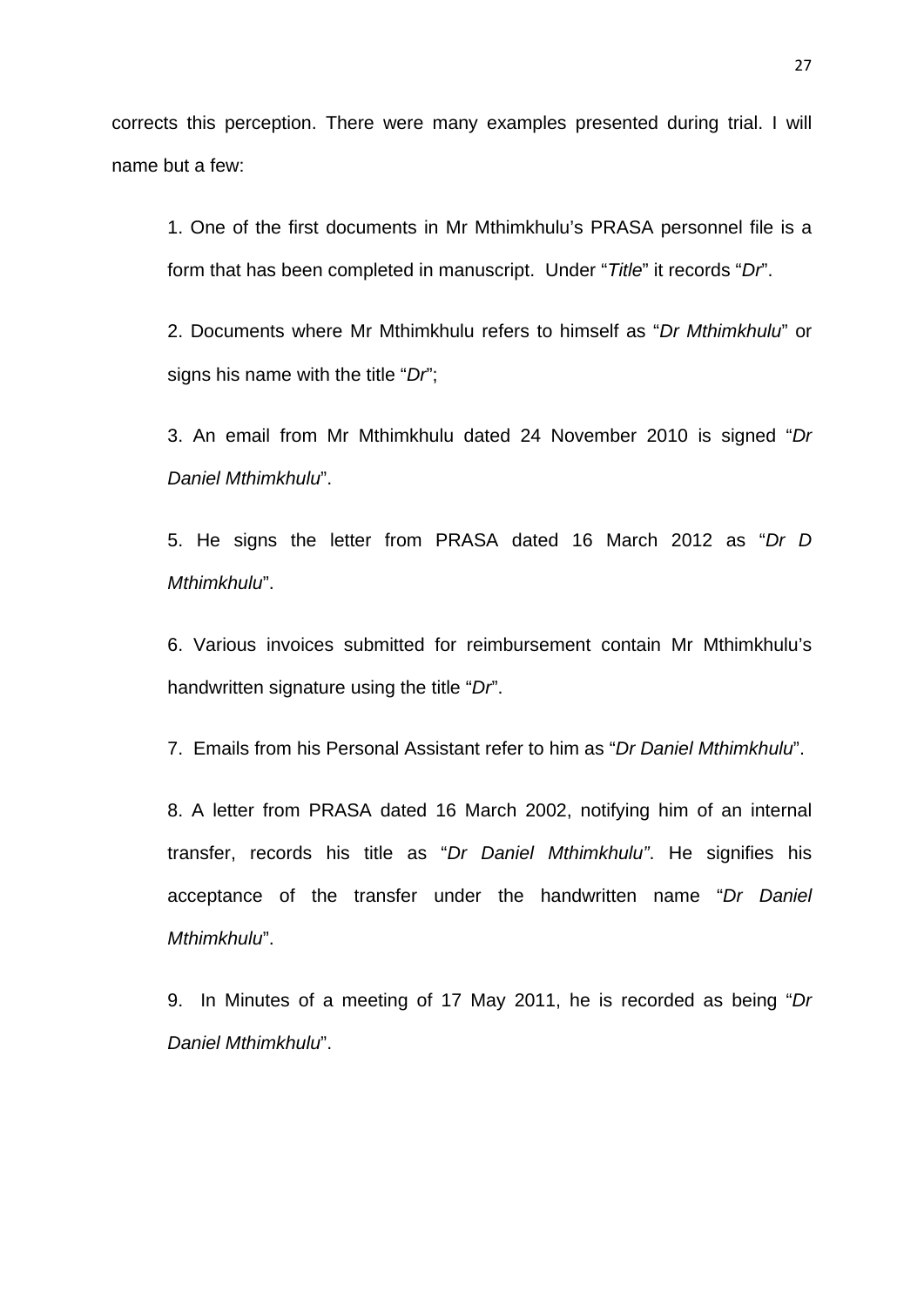10. Various Account Payment Schedules (September 2012; February 2014) and a Payment Schedule for sundry invoices dated 24 August 2014. On each schedule the "*Payee*" is reflected as "*Dr Daniel Mthimkhulu*".

[54] The most telling document, however, is an email dated 5 July 2011 in which Mr Mthimkhulu requested that his email be changed to reflect the title "*Dr*". In crossexamination, Mr Mthimkhulu accepted that he had sent this email and stated that he made this request for two reasons: firstly in order to "*synchronise*" various different email addresses and secondly to "*address the requirement on the MOU as part of the University of Stellenbosch Rail Chair".* He was unable to explain what exactly was required by the MOU. Mr Mthimkhulu further testified that the "*Dr*" was never meant as a title. It was an "*unofficial name*" and a nickname. Mr Mthimkhulu testified that he was referred to as "*Doctor*" as a result of a comment by Professor Fourie at the University of Stellenbosch. Professor Fourie had referred to the "*rail chair*" as "*a Doctor of Trains*". Thereafter this became part of his name.

[55] I find Mr Mthimkhulu's explanation, although at times entertaining, highly improbable. His version is clearly false and is rejected.

#### The press conference

[56] The plaintiff adduced into evidence a video clip of a press conference held on 8 July 2015. Mr Mofi testified that the press conference was called because of media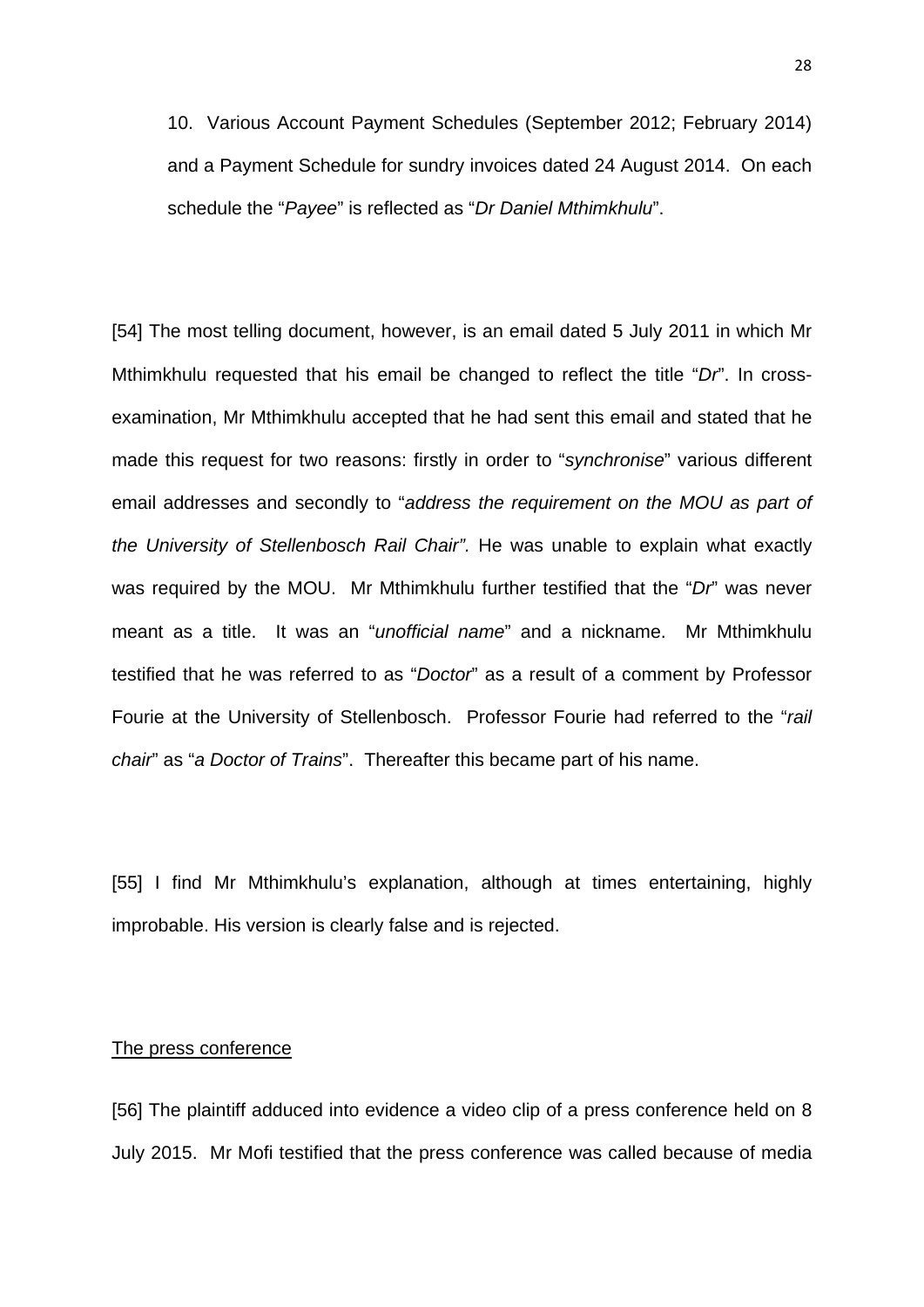reports in the Rapport newspaper regarding the purchasing of locomotives that were unsuitable for use on South Africa railroad tracks. Mr Mofi, Mr Mthimkhulu, Mr Montana and other PRASA employees were scheduled to conduct station visits and the PRASA Communications department arranged for a media briefing to allow PRASA to rebut the allegations.

[57] A transcript of the video clip forms part of the record and the video was played during the trial. Mr Mofi identified himself, Mr Mthimkhulu, and Mr Montana. Mr Mthimkhulu confirmed that he was present at the press conference. In the video clip, Mr Montana said the following:

*"Daniel will talk. You know Daniel. You see him. Daniel Mthimkhulu, is one of our top engineers on rolling stock in the country. He is Dr Mthimkhulu. We invested in him. Many companies in the world wants to have his services, wants to employ him. And I'm very proud that we've been able to keep ... he's been leading the team that entered into design process, not only with ... Transnet, the RSR but with … he's been spending half his time in Spain in the design of these locomotives. One of the best rolling stock engineers. But maybe because he's black. Isn't it … that his… authority cannot be taken seriously. German companies ... he studied in Germany too. German companies want his service to run on maintenance engineering and everything."*

[58] Mr Montana's reaction to the news reports, in my view, clearly demonstrates that Mr Montana believed that Mr Mthimkhulu had a doctorate degree and that he had received job offers. I am confident in finding that PRASA was indeed induced to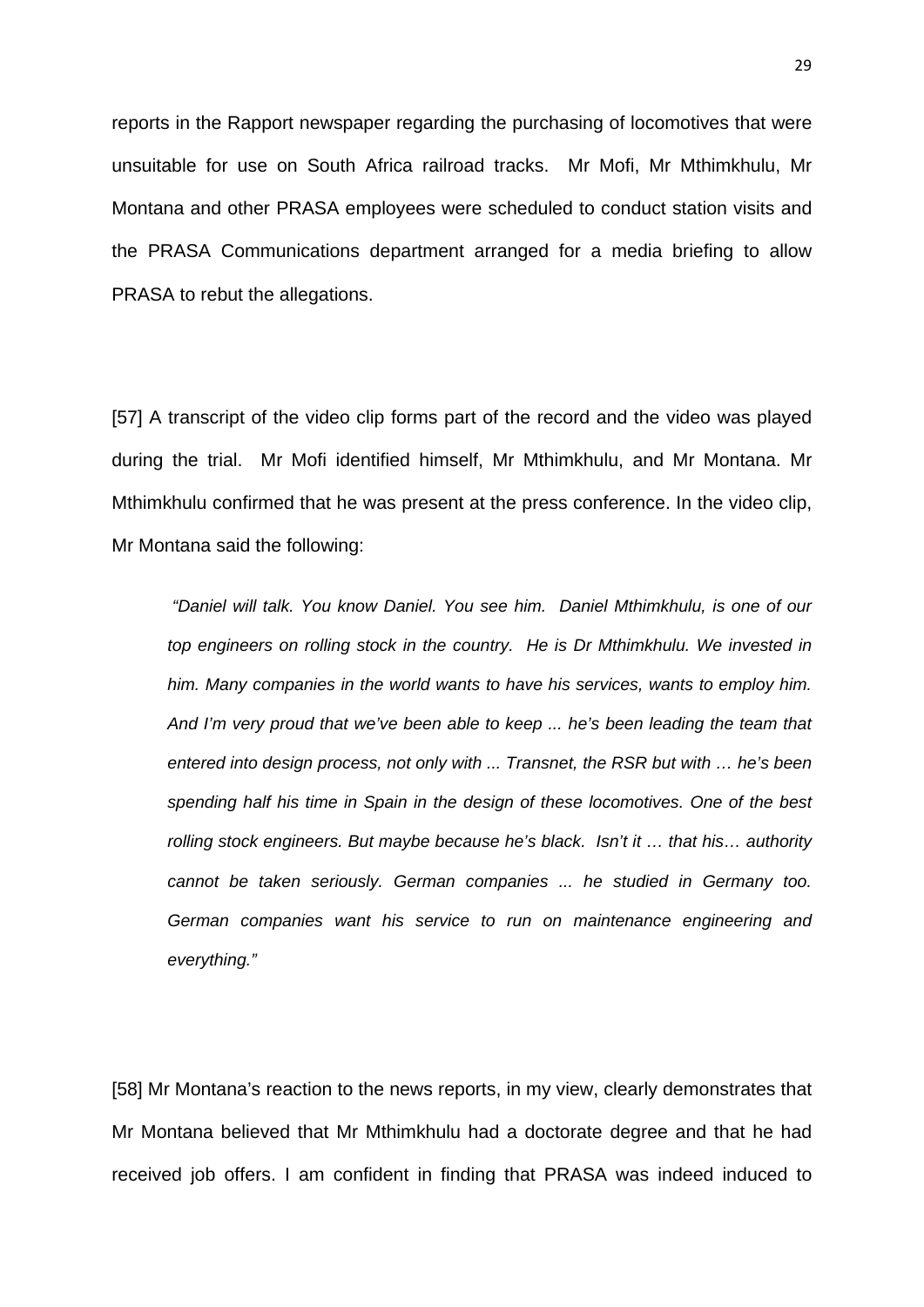increase Mr Mthimkhulu's annual salary to the amount of R2 800 000 by fraudulent misrepresentations made to it by Mr Mthimkhulu.

#### **Events after June 2015**

[59] Counsel for PRASA submitted that Mr Mthimkhulu's subsequent behaviour in June and July 2015 bolsters these conclusions, and supports the inference that he had intentionally falsely represented his qualifications to PRASA. I agree. The first example was the first meeting at Mr Mofi's office after the press conference. After receiving Mr Montana's approval to conduct an investigation, Mr Mofi phoned Mr Mthimkhulu and invited him to his office. Mr Phakathi was present at the subsequent meeting, and confirmed Mr Mofi's evidence that Mr Mthimkhulu was informed about the inquiry and that he was requested to submit copies of his qualifications. A formal letter was subsequently sent to Mr Mthimkhulu via email. That letter forms part of the trial bundle. Mr Mthimkhulu denies this evidence in its totality. He alleges that he was off sick and never attended a meeting or received any letter.

[60] I accept the evidence of Mr Mofi and Mr Phakathi, and their evidence relating to the procedure that was followed, as it makes perfect sense. As a result of the media reports PRASA had to investigate Mr Mthimkhulu's qualifications and he had to submit proof of his qualifications.

[61] The second meeting at Mr Mofi's office is also disputed by Mr Mthimkhulu. Mr Mofi and Mr Phakathi both testified that a brown envelope was received in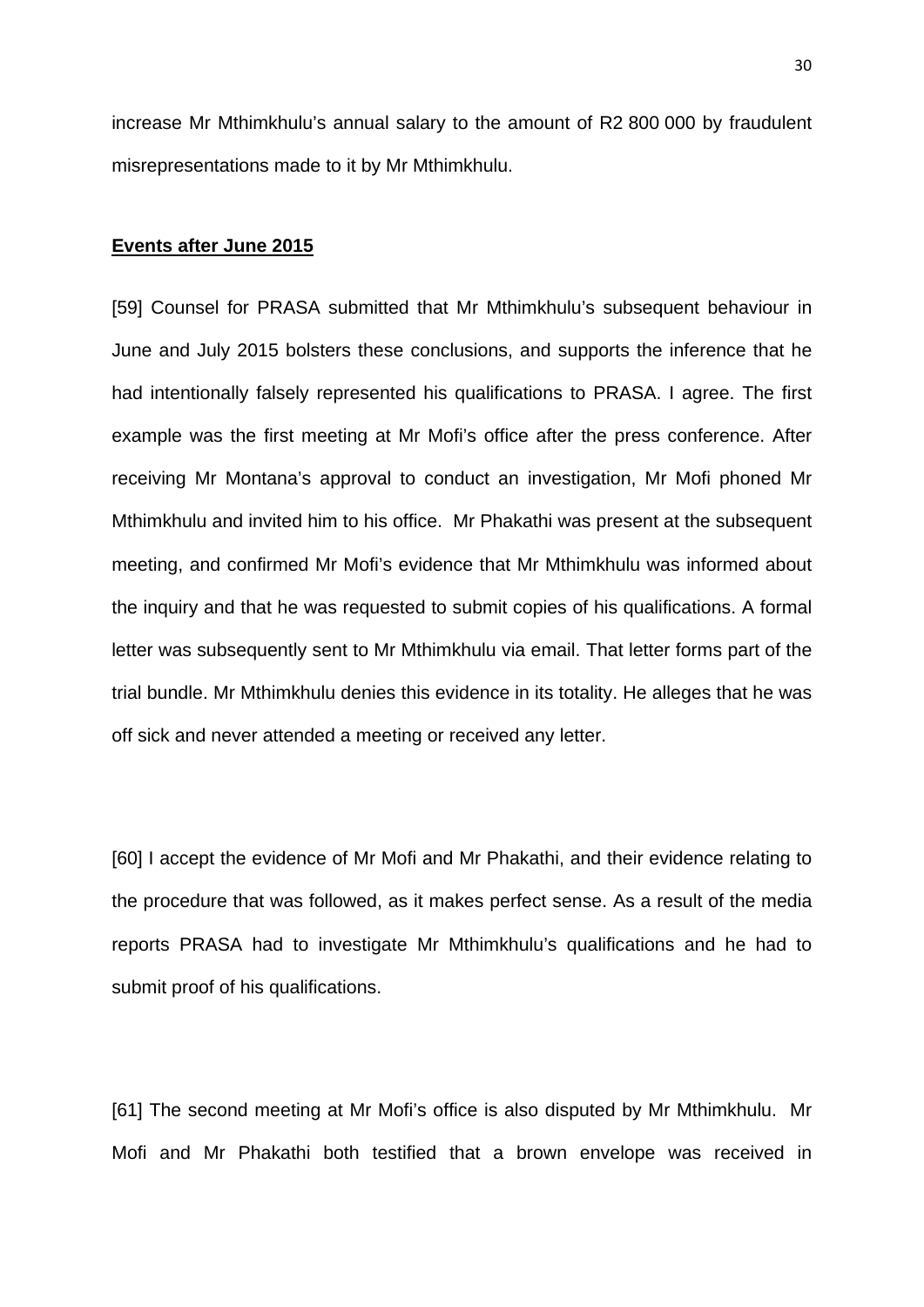compliance with the letter requesting Mr Mthimkhulu to submit copies of his qualifications. In the envelope were copies of Mr Mthimkhulu's alleged qualifications. An important aspect of the case is the fact that the documents inside the envelope, which were certified as true copies by attorney Mr Andile Horner, turned out to be false. In order for this court to accept Mr Mthimkhulu version that he did not submit the false documents, I have to find that Mr Mofi, Mr Phakathi **and** Mr Horner conspired against him, and designed an elaborate plan, which includes fabricating qualifications, all in an attempt to ensure that he loses his job.

[62] Mr Mthimkhulu denied any knowledge of when, how or why the documents had been stamped by Mr Horner on 15 July 2015. Mr Mthimkhulu explains it as follows: After he became ill, he heard reports in the media that people were questioning his qualifications and registration with ECSA. He decided that he needed a lawyer and contacted Mr Horner who had been recommended to him. He testified that he had never met Mr Horner, but that they had spoken over the phone about whether Mr Horner would be able to assist him. Mr Mthimkhulu denied that he had ever given Mr Horner instructions and that after their brief telephonic engagement, Mr Horner was "*really not helpful*" and that he "*just turned against him and then he had an attitude*". Mr Mthimkhulu persisted with this version even when presented with email correspondence on 22 July 2015 between Mr Maserumule acting for PRASA and Mr Horner in which Mr Horner acknowledges receipt of a letter from Mr Maserumule wherein Mr Horner indicates that he will take instructions stating that "*our client's rights remain reserved*."[6](#page-30-0) Mr Mthimkhulu refused to accept that he was Mr Horner's

<span id="page-30-0"></span> $6$  See page 316 of the Bundle. Transcript, p472, lines  $16 - 22$ .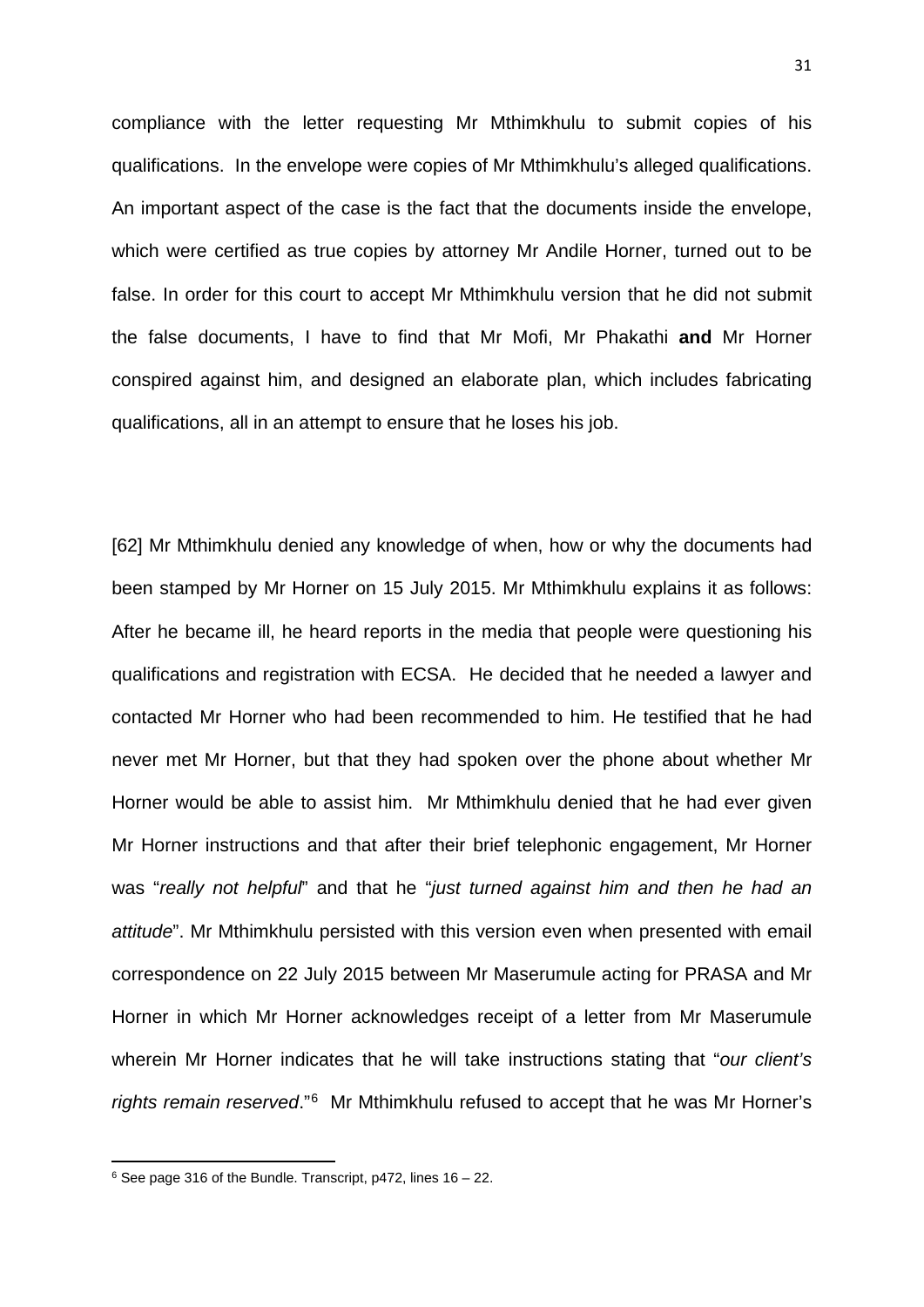client during this period. This denial is highly improbable in light of the fact that, on his own version, Mr Mthimkhulu approached Mr Horner to assist him in a "labour matter" and had been in communication with Mr Horner between 14 July and 22 July 2015 regarding the queries around his qualifications.

[63] The version of Mr Mthimkhulu regarding Mr Horner's involvement in the false qualifications is palpably false. The more probable version is clearly that Mr Mthimkhulu had secured the services of Mr Horner to assist him with the potential disciplinary inquiry into his qualifications. The inescapable inference is either that Mr Horner certified the documents after seeing what he thought were originals, or that he conspired with Mr Mthimkhulu to create the forged documents. Mr Mthimkhulu did not explain why he had not called Mr Horner to testify as to how his stamp came to be on the documents.

[65] PRASA has proven, on a balance of probabilities that Mr Mthimkhulu presented forged qualifications to PRASA in July 2015 when his qualifications were questioned. He did this in an attempt to mislead PRASA into believing that the representations he had made in order to obtain the position he had been appointed to on 1 April 2010 were true.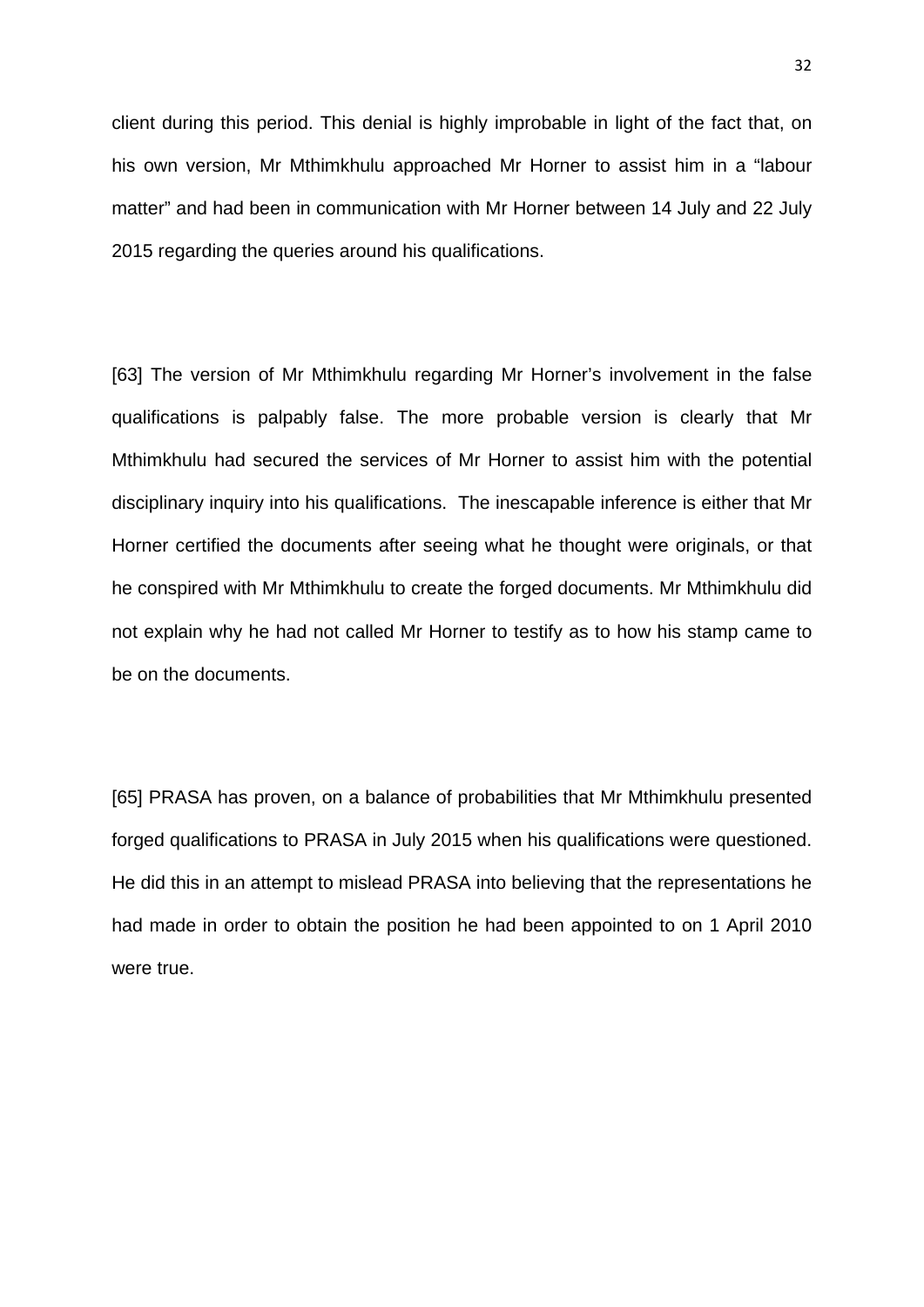#### **QUANTUM**

[66] Ms Retief, the Specialist Payroll in the PRASA Corporate Division, testified that Mr Phakathi had requested Mr Chris Venter to perform a set of calculations. The instruction was to calculate the money paid by PRASA to Mthimkhulu between September 2010 and July 2015. She also performed a calculation of Mthimkhulu's salary discounting the increased salary arising from the counter-offer. She testified that she assisted Mr Venter to perform the calculations.

[67] She identified the spreadsheet and workings at page 269 of the trial bundle as the calculations they prepared at the time. Ms Retief testified that she had been instructed by PRASA's attorneys the previous day to perform another calculation of Mthimkhulu's salary discounting both the appointment to Executive Manager Rolling Stock and the subsequent increased salary arising from the counter-offer. Ms Retief provided three calculations to the Court:

1. She first calculated the amount that Mr Mthimkhulu was actually paid by PRASA as salary between April 2010 and July 2015. This figure was **R15 174 459.4** ("**the actual remuneration paid**").

2. She then calculated the monthly salary that Mr Mthimkhulu would have received had he not been appointed to the position of Executive Manager, or received the salary increase. This calculation took Mr Mthimkhulu's salary as at March 2009 when he was appointed as the general manager on a package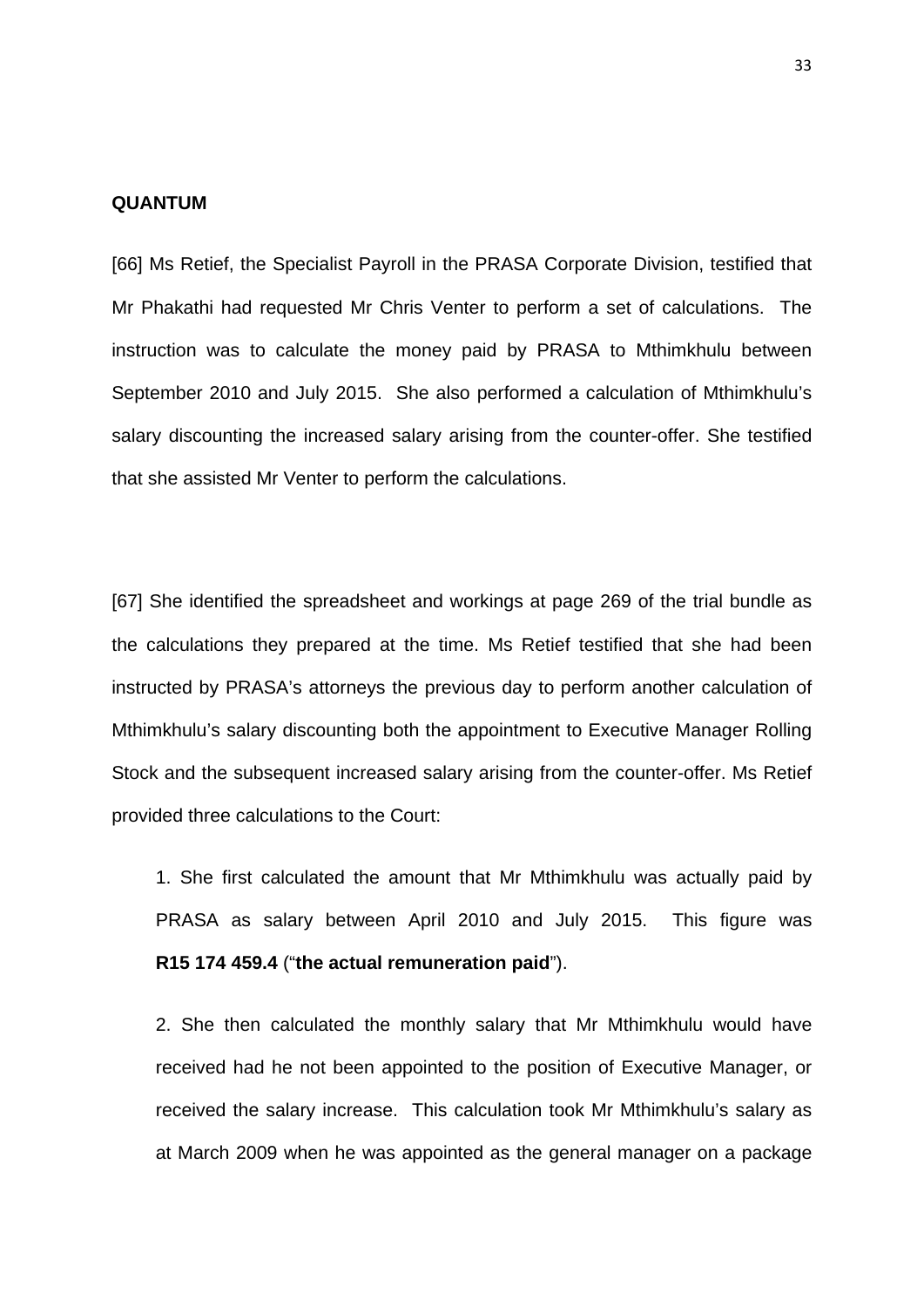of R1 381 250 and calculated his monthly salary at the normal annual increases for his level. The difference between this figure and the actual remuneration paid is an amount of **R7 072 281.04**. This calculation is at page 9 of Bundle B.

3. In 2015, Ms Retief had calculated the monthly salary that Mr Mthimkhulu would have received had he not received the salary increase from the counteroffer. This calculation took Mr Mthimkhulu's salary as at September 2010 when he was appointed as the Executive Manager on a package of R1 650 000, and calculated his monthly salary at the normal annual increases for his level. The difference between this figure and the actual remuneration paid is an amount of **R5 771 854.39**.

### **CONCLUSION**

[68] I am satisfied that all the elements of the plaintiff's cause of action have been established. Mr Mthimkhulu's made a very poor impression in the witness box. He was evasive and his testimony was incoherent and not supported by any extrinsic evidence. His evidence in its totality is rejected as false. The various witnesses that he stated he would call to support him failed to appear. The only inference that can reasonably be drawn from their failure to testify is that they were not prepared to give untruthful evidence in Mr Mthimkhulu's defence.

[69] The plaintiff has established that it has suffered patrimonial damage as a result of Mr Mthimkhulu's fraudulent misrepresentations. In this regard, PRASA suffered, at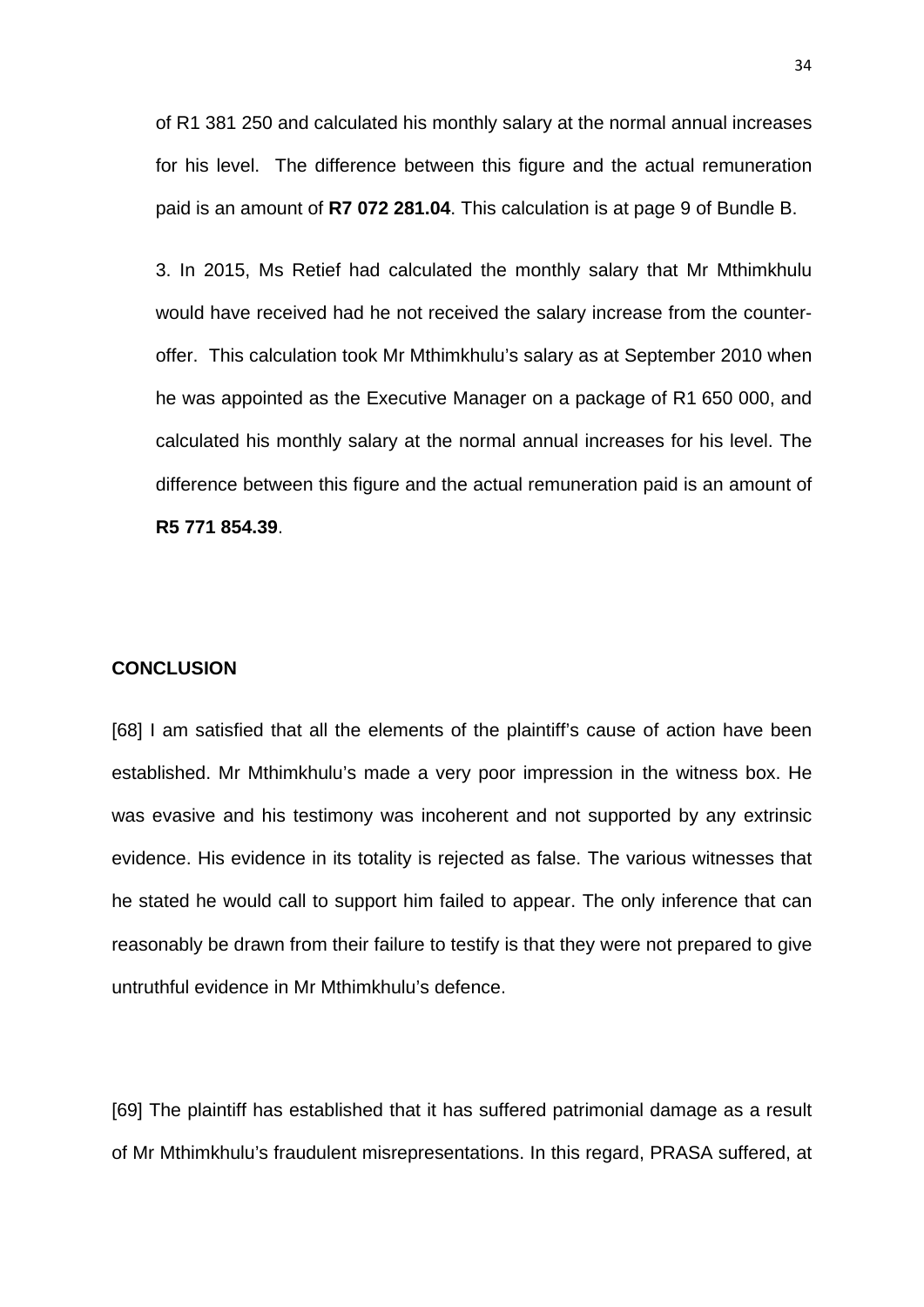the very least, damages in the amount of R5 771 854.39. This amount reflects the total of the additional payments made by PRASA to Mr Mthimkhulu as a result of having been induced to pay him a substantial increase in his salary as a consequence of the fraudulent misrepresentations made by him.

[70] PRASA submits that a punitive costs order be made against Mr Mthimkhulu. I am of the view that such an order is warranted. Not only has fraud been established, which of itself warrants the award of punitive costs, but his conduct during the trial justifies it.

[71] In the result the following order is made:

1. Payment of damages in the amount of R5 771 854.39;

2. Interest on that sum at the prescribed rate of 9% per annum *a tempore mora* from the date of service of the summons, to date of payment;

3. Costs on the scale as between attorney and client, including the costs occasioned by the employment of two counsel.

**L. WINDELL**

### **JUDGE OF THE HIGH COURT OF SOUTH AFRICA**

\_\_\_\_\_\_\_\_\_\_\_\_\_\_\_\_\_\_\_\_\_\_\_\_\_\_\_\_\_\_\_\_\_\_\_\_\_\_\_\_

**GAUTENG LOCAL DIVISION, JOHANNESBURG**